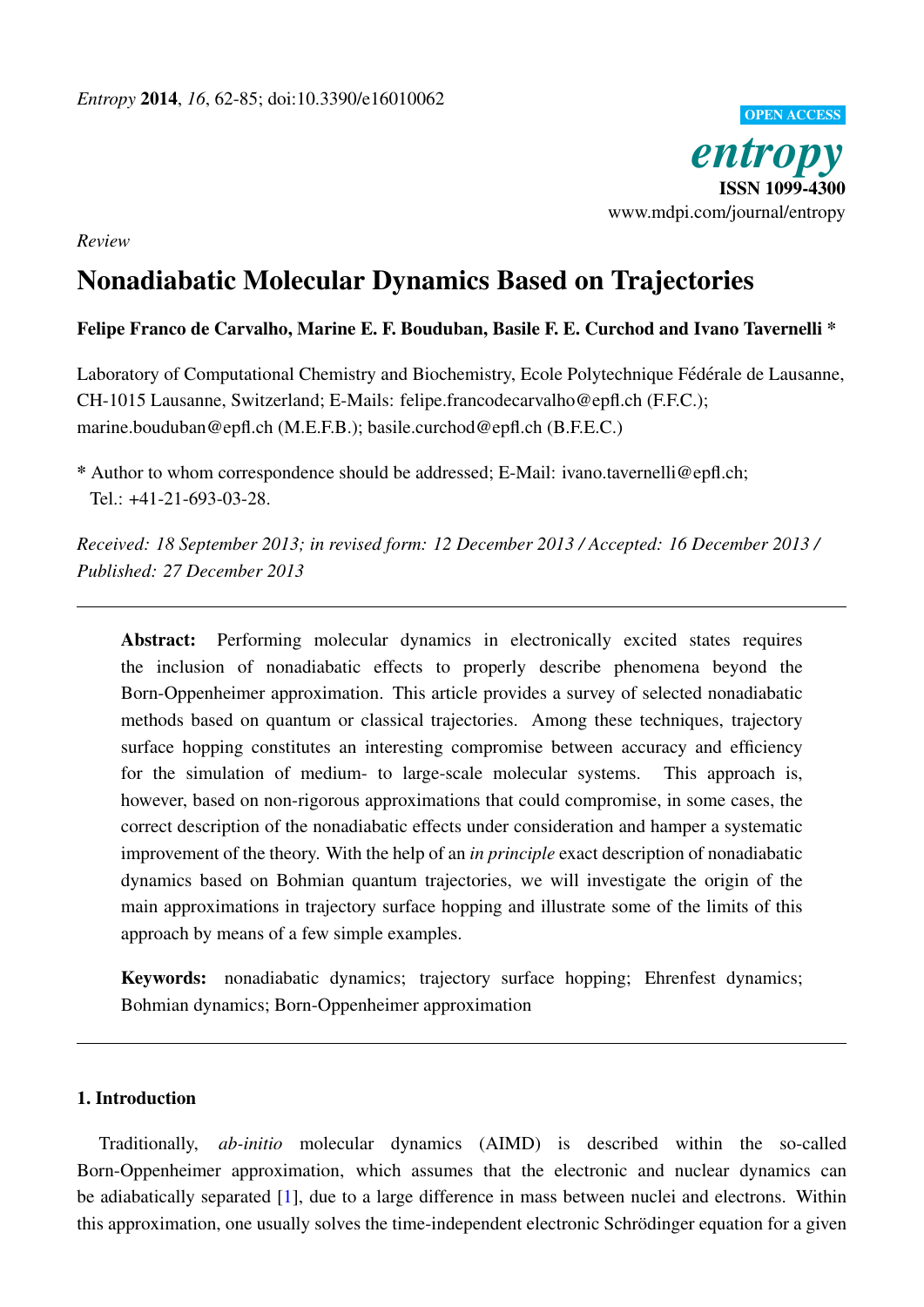nuclear configuration [\[2\]](#page-19-1) and then computes the quantum mechanical forces acting on the nuclei from the gradient of the corresponding eigenvalues, which depend parametrically on the nuclear coordinates and form the so-called potential energy surfaces (PES). However, in the description of most photophysical and photochemical processes, the electronic and nuclear dynamics become entangled, and therefore, more accurate nonadiabatic molecular dynamics schemes that go beyond the Born-Oppenheimer (BO) approximation are required. The most commonly used *ab initio* nonadiabatic molecular dynamics schemes are those based on the mixed quantum/classical propagation of an ensemble of (quasi-) classical trajectories [\[3–](#page-19-2)[6\]](#page-19-3), which, to some extent, reproduce the quantum dynamics of the nuclei. These mixed quantum/classical methods are especially popular, because they only require that the necessary electronic structure properties be computed *on-the-fly*, *i.e.*, only at the points in the configuration space visited during the dynamics, therefore making the calculation of the full potential energy surfaces unnecessary. These approaches can be implemented numerically using electronic structure methods, such as Kohn-Sham Density Functional Theory (DFT) [\[7,](#page-19-4)[8\]](#page-19-5) and its time-dependent version (TDDFT) [\[9](#page-19-6)[–12\]](#page-19-7) or wavefunction-based approaches, such as Complete Active Space Self-Consistent Field (CASSCF), Multireference Configuration Interaction (MRCI) and Second-Order Approximate Coupled-Cluster (CC2) [\[13\]](#page-19-8).

Among all nonadiabatic AIMD schemes, Tully's fewest switches trajectory surface hopping [\[14,](#page-19-9)[15\]](#page-19-10) (TSH) and its extensions to mixed quantum/classical dynamics [\[16\]](#page-19-11) are probably the most widely used. In the framework of TSH, the nuclear wave packets on the different PESs are described as a swarm of *independent* classical trajectories, while the nonadiabatic couplings induce hops of the trajectories from one electronic state to another; the occurrence of a trajectory hop is governed by the evaluation of a hopping probability, which depends on the temporal evolution of state amplitudes (Tully's coefficients) and on the value of the nonadiabatic couplings.

Alternative schemes have been proposed for the description of the nonadiabatic dynamics of the nuclear degrees of freedom, among which we quote semiclassical approaches [\[17,](#page-19-12)[18\]](#page-19-13), extended surface hopping [\[19](#page-19-14)[,20\]](#page-20-0), quantum/classical Liouville approaches [\[21](#page-20-1)[,22\]](#page-20-2), hydrodynamic nonadiabatic dynamics [\[23\]](#page-20-3), linearized nonadiabatic dynamics (LAND-map) [\[24\]](#page-20-4) or correlated electron-ion dynamics methods [\[25\]](#page-20-5).

Despite the success of the nonadiabatic trajectory-based approaches, there are many quantum mechanical phenomena that cannot be entirely captured within this framework, namely nuclear quantum effects, like wave packets interference [\[22\]](#page-20-2) and decoherence [\[26–](#page-20-6)[28\]](#page-20-7) and tunneling. Quantum dynamics methods based on a quantum mechanical representation of both electronic and nuclear degrees of freedom have also become available (see, for example, [\[29\]](#page-20-8)). However, their high computational cost and the need for a numerical fit of the relevant PESs prior to propagation have limited their application to just a few nuclear degrees of freedom, and therefore, they are not yet suited for the simulation of complex molecular systems.

One possible way to account for quantum nuclear effects within a trajectory-based framework consists in the use of quantum (or Bohmian) trajectories [\[30](#page-20-9)[–32\]](#page-20-10). This approach emerges from a transformation of the time-dependent Schrödinger equation using a polar representation of the complex nuclear wavefunction (see [\[33\]](#page-20-11) and Section [2](#page-2-0) below). Robert. E. Wyatt and coworkers have recently introduced a numerical formulation of Bohmian dynamics using a trajectory-based solution of the so-called quantum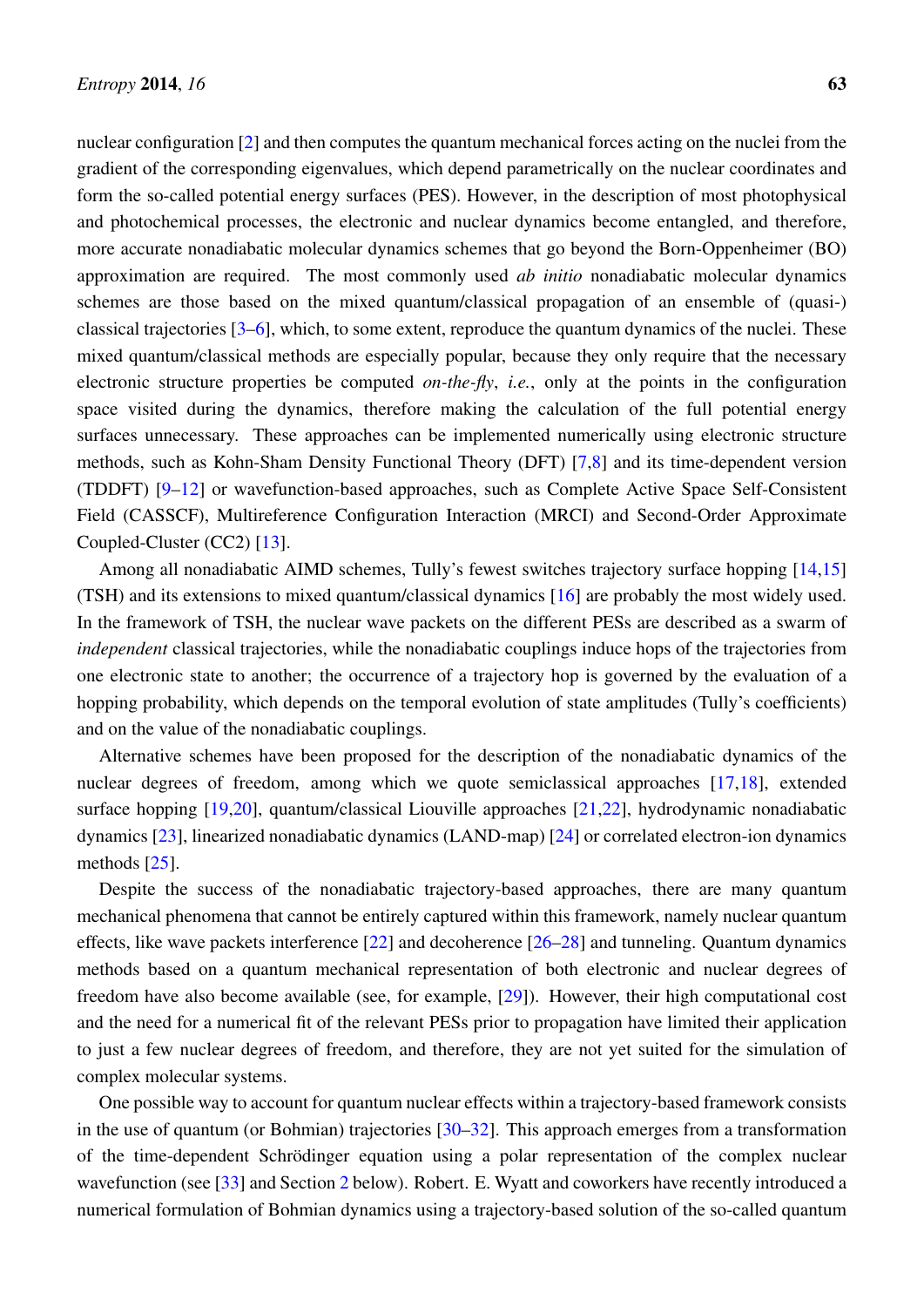hydrodynamics equations [\[34\]](#page-20-12), named the quantum trajectory method (QTM). In their approach, the spatial support of the nuclear wave packet is split into fluid elements (FEs) that represent volume elements in configuration space carrying quantum information (amplitude and phase). Each of them is propagated according to a Newton-like equation of motion augmented by a nonlocal quantum potential. The latter supplies correlation between the FEs and is, therefore, responsible for most quantum nuclear effects. The QTM approach has been employed to address challenging quantum dynamics problems in low dimensional model systems (see [\[35](#page-20-13)[–37\]](#page-20-14) for an extended presentation of quantum trajectory methods). Generalizations of QTM for multi-electronic states have also been proposed [\[38](#page-20-15)[–42\]](#page-21-0). These are, however, based on a diabatic representation of the PESs. In an attempt to extend this type of dynamics to the investigation of molecular systems, we have recently developed an *in principle* exact QTM approach, named NABDY (nonadiabatic Bohmian dynamics), which solves the non-relativistic quantum dynamics of nuclei and electrons within the framework of quantum hydrodynamics, using the adiabatic representation of the electronic states [\[43,](#page-21-1)[44\]](#page-21-2).

In this article, we review a number of trajectory-based nonadiabatic molecular dynamics schemes together with our recent work on nonadiabatic Bohmian dynamics. Our aim is to provide a unified picture of the field by trying to "derive" the different approaches starting from a common framework, namely the quantum hydrodynamics reformulation of the molecular time-dependent Schrödinger equation. In particular, we propose a classification of the different trajectory-based approaches based on the choice of the initial expansion of the molecular wavefunction (that depends on both the nuclear and the electron degrees of freedom) into a sum or a single product of electronic and nuclear wavefunctions. Finally, we propose a rationalization of the TSH equation of motion based on our exact nonadiabatic Bohmian dynamics scheme, showing by means of tests on two simple model systems the origin of some typical failures of TSH.

# <span id="page-2-0"></span>2. Nonadiabatic Dynamics with Classical and Quantum Trajectories

In this Section, we briefly review the theoretical background of the different nonadiabatic molecular dynamics schemes that we have selected for this study. The selection is based on the fact that all these trajectory-based approaches can be classified according to the way the molecular wavefunction is represented in terms of the electronic and nuclear components.

Starting from the Born-Huang representation of the total molecular wavefunction, we first introduce the Born-Oppenheimer molecular dynamics (BO-MD), which is based on the adiabatic separation of the electronic and nuclear dynamics, the latter being described by a single classical trajectory. Nonadiabaticity is then reintroduced following different strategies. In trajectory surface hopping (TSH), when the classical trajectories enter a region of strong coupling between different PESs, they are allowed to *hop* from one surface to another according to a hopping algorithm designed by Tully [\[15\]](#page-19-10). An interesting improvement of this scheme consists in adding Gaussian-expanded nuclear wavefunctions to the propagating trajectories; this approach is named Full Multiple Spawning [\[45](#page-21-3)[–48\]](#page-21-4) and is characterized by an interesting balance between accuracy and numerical efficiency. Finally, we will describe a trajectory-based approach in which classical trajectories are replaced by Bohmian quantum trajectories that evolve under the influence of quantum adiabatic and nonadiabatic potentials. All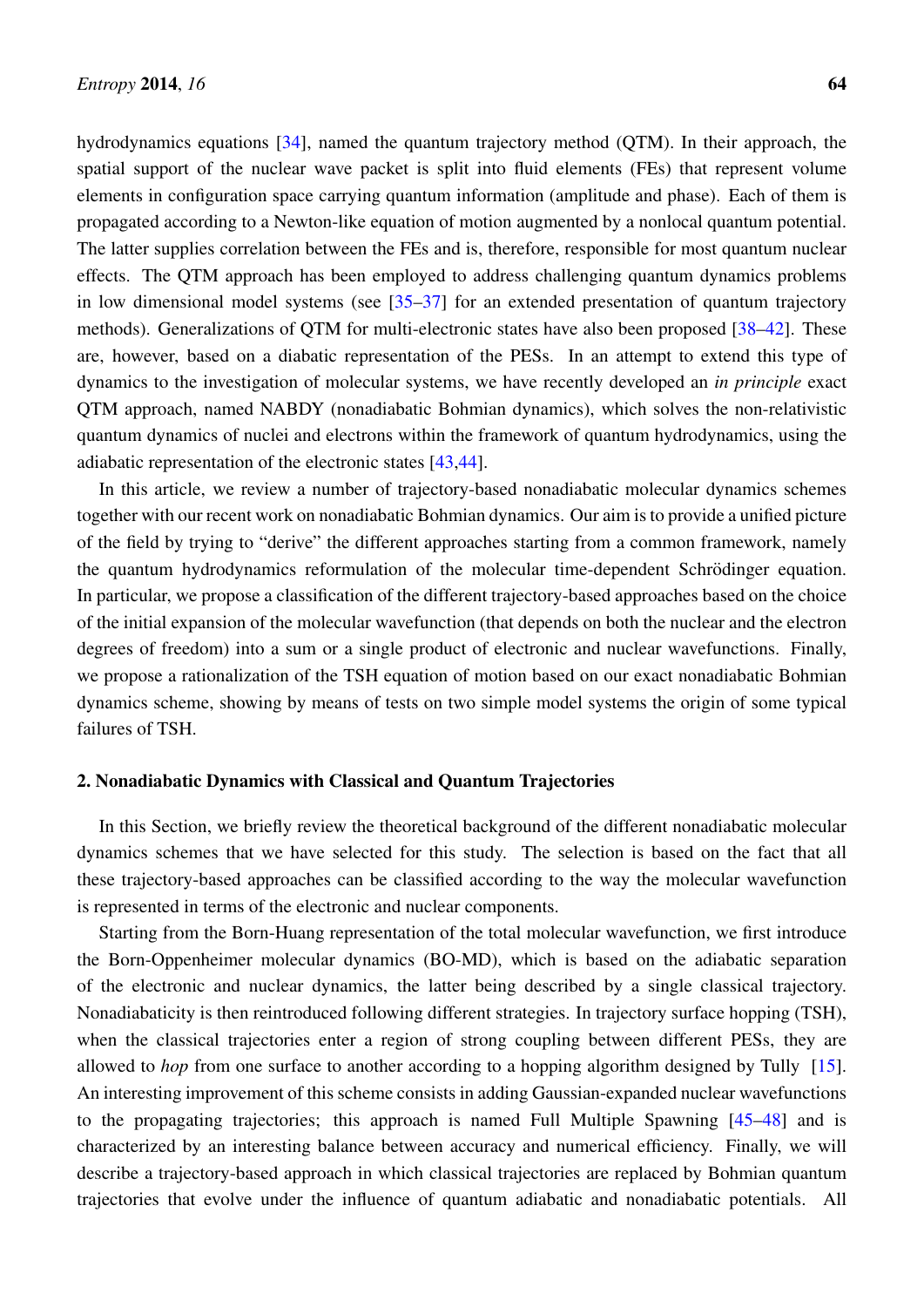these methods make use of the computationally advantageous adiabatic representation of all involved electronic states.

In the second part of this review, we discuss nonadiabatic AIMD approaches that can be derived from a single product ansatz for the total molecular wavefunction. Two of these methods will be investigated, namely the approximated Ehrenfest dynamics and the exact solution, named "Exact Factorization", which has recently been proposed by Gross and coworkers.

We begin by introducing the time-dependent Schrödinger equation (TDSE) for a molecular system, which, neglecting the nuclear and electronic spins, is given by:

<span id="page-3-0"></span>
$$
i\hbar \frac{\partial}{\partial t} \Psi(\mathbf{r}, \mathbf{R}, t) = \hat{H}(\mathbf{r}, \mathbf{R}) \Psi(\mathbf{r}, \mathbf{R}, t)
$$
\n(1)

where  $\Psi(\mathbf{r}, \mathbf{R}, t)$  is the total wavefunction of the system,  $\mathbf{r} = (\mathbf{r}_1, \dots, \mathbf{r}_{k}, \dots, \mathbf{r}_{N_{el}})$  is the collective position vector for the  $N_{el}$  electrons and  $\bm{R}=(\bm{R}_1,\ldots,\bm{R}_{\gamma}\ldots,\bm{R}_{N_n})$  the corresponding one for the  $N_n$ nuclei of mass  $M_{\gamma}$ . The molecular Hamiltonian can be expressed in the following form:

$$
\hat{H}(\boldsymbol{r}, \boldsymbol{R}) = -\sum_{\gamma} \frac{\hbar^2}{2M_{\gamma}} \nabla_{\gamma}^2 - \frac{\hbar^2}{2} \sum_{k} \nabla_{k}^2 + \sum_{k < l} \frac{1}{|\boldsymbol{r}_k - \boldsymbol{r}_l|} - \sum_{\gamma, k} \frac{Z_{\gamma}}{|\boldsymbol{R}_{\gamma} - \boldsymbol{r}_k|} + \sum_{\gamma < \zeta} \frac{Z_{\gamma} Z_{\zeta}}{|\boldsymbol{R}_{\gamma} - \boldsymbol{R}_{\zeta}|}
$$
\n
$$
= -\sum_{\gamma} \frac{\hbar^2}{2M_{\gamma}} \nabla_{\gamma}^2 + \hat{\mathcal{H}}_{el}(\boldsymbol{r}; \boldsymbol{R})
$$
\n(2)

where  $\hat{\mathcal{H}}_{el}(\bm{r};\bm{R})$  is the electronic Hamiltonian, which is parametrically dependent on the nuclear coordinates. In Equation [\(2\)](#page-3-0) and in the ones that follow, atomic units are used, except for the reduced Planck's constant,  $h$ , that will be kept for clarity.

## <span id="page-3-4"></span>*2.1. Methods Based on the Born-Huang Expansion*

The Born-Huang expansion gives an exact expression for the total wavefunction [\[49,](#page-21-5)[50\]](#page-21-6):

<span id="page-3-1"></span>
$$
\Psi(\mathbf{r}, \mathbf{R}, t) = \sum_{i}^{\infty} \Omega_i(\mathbf{R}, t) \Phi_i(\mathbf{r}; \mathbf{R})
$$
\n(3)

The total wavefunction,  $\Psi(\mathbf{r}, \mathbf{R}, t)$ , is expanded in the complete basis set of of electronic eigenfunctions of  $\hat{\mathcal{H}}_{el}(\bm{r};\bm{R})$ , which depend parametrically on the nuclear positions,  $\bm{R}$ . The expansion "coefficients",  $\Omega_i(\mathbf{R}, t)$ , are functions of the nuclear coordinates,  $\mathbf{R}$ , and are explicitly dependent on time. Inserting Equation [\(3\)](#page-3-1) into the TDSE, multiplying by  $\Phi_j^*(r; R)$  and then integrating over r gives the equation of motion for the amplitudes,  $\Omega_i(\mathbf{R}, t)$ :

<span id="page-3-2"></span>
$$
i\hbar \frac{\partial}{\partial t} \Omega_j(\mathbf{R}, t) = \left[ -\sum_{\gamma} \frac{\hbar^2}{2M_{\gamma}} \nabla_{\gamma}^2 + E_j^{el}(\mathbf{R}) \right] \Omega_j(\mathbf{R}, t) + \sum_{i}^{\infty} \mathcal{F}_{ji}(\mathbf{R}) \Omega_i(\mathbf{R}, t)
$$
(4)

where the  $\mathcal{F}_{ji}(\mathbf{R})$  are the elements of the nonadiabatic coupling matrix:

<span id="page-3-3"></span>
$$
\mathcal{F}_{ji}(\mathbf{R}) = \int d\mathbf{r} \ \Phi_j^*(\mathbf{r}; \mathbf{R}) \left[ -\sum_{\gamma} \frac{\hbar^2}{2M_{\gamma}} \nabla_{\gamma}^2 \right] \Phi_i(\mathbf{r}; \mathbf{R}) + \sum_{\gamma} \frac{1}{M_{\gamma}} \left\{ \int d\mathbf{r} \ \Phi_j^*(\mathbf{r}; \mathbf{R}) \left[ -i\hbar \nabla_{\gamma} \right] \Phi_i(\mathbf{r}; \mathbf{R}) \right\} \left[ -i\hbar \nabla_{\gamma} \right] \tag{5}
$$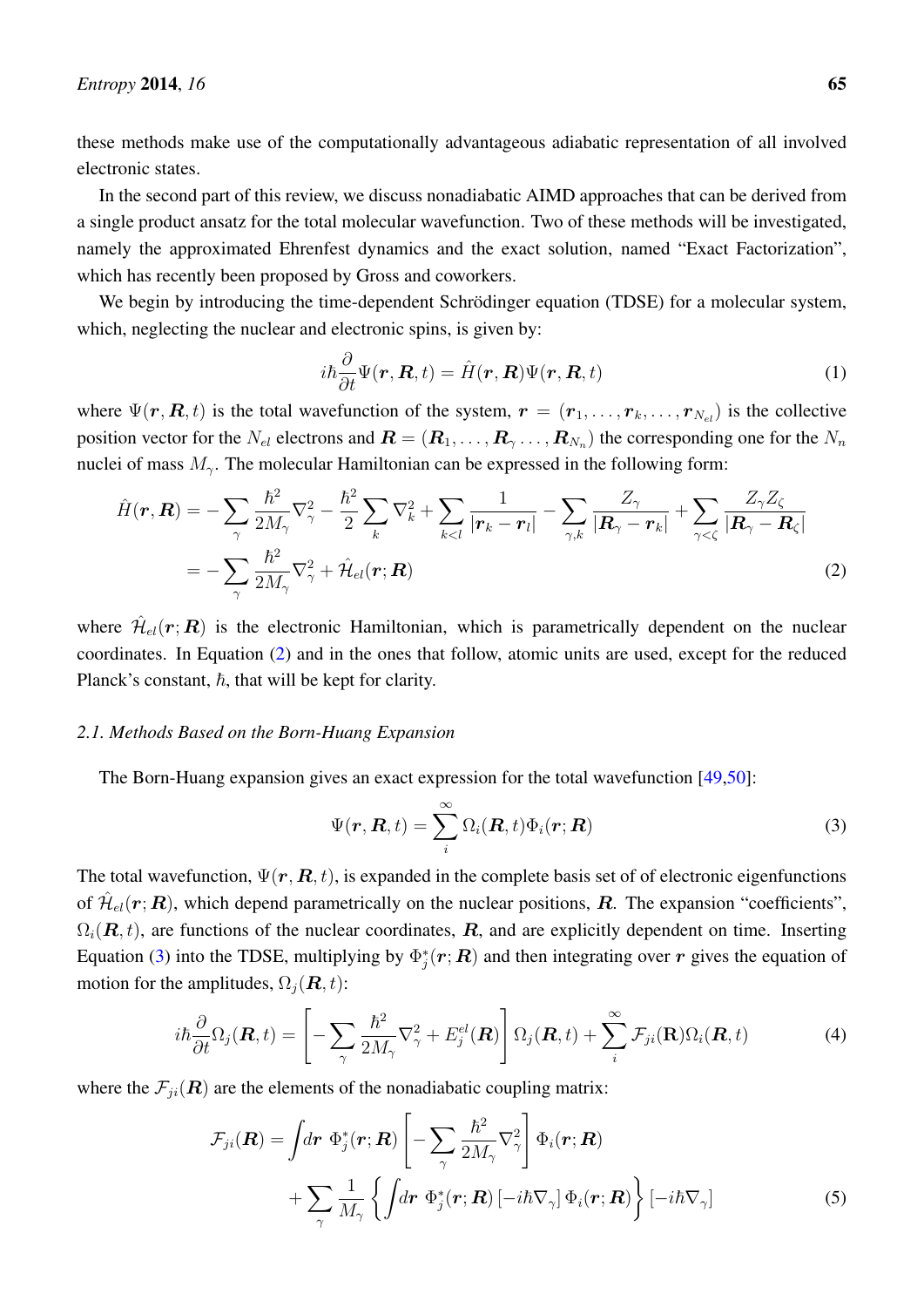These terms induce nonadiabatic coupling between different electronic states (for  $i \neq j$ ) due to nuclear motion. Equation  $(4)$  can be interpreted as a Schrödinger-like equation for "nuclear" wavefunctions  $\Omega_i(\mathbf{R}, t)$  augmented by nonadiabatic coupling terms. In fact, the amplitudes  $\Omega_i(\mathbf{R}, t)$  can be interpreted as nuclear wavefunctions in state  $j$  only when the coupling terms vanish.

# <span id="page-4-5"></span>2.1.1. The Born-Oppenheimer Approximation and Adiabatic Dynamics

The BO approximation consists in neglecting all off-diagonal terms,  $\mathcal{F}_{ii}(\mathbf{R})$ , in Equation [\(4\)](#page-3-2) (*i.e.*, neglecting inter-state couplings, but keeping intra-state electronic-nuclear couplings). The molecular wavefunction on each PES is therefore represented by the simple product  $\Psi(\mathbf{r}, \mathbf{R}, t)$  =  $\Omega_j(\mathbf{R}, t) \Phi_j(\mathbf{r}; \mathbf{R})$ . If the diagonal terms,  $\mathcal{F}_{jj}(\mathbf{R})$ , are also neglected, then we obtain what is usually called the adiabatic BO approximation [\[51\]](#page-21-7). Introducing the polar representation of  $\Omega_j(\mathbf{R}, t)$ , we obtain:

<span id="page-4-0"></span>
$$
\Omega_j(\boldsymbol{R},t) = A_j(\boldsymbol{R},t) \exp\left[\frac{i}{\hbar}S_j(\boldsymbol{R},t)\right]
$$
\n(6)

where both the amplitude,  $A_i(\mathbf{R}, t)$ , and the phase,  $S_i(\mathbf{R}, t)$ , are real. By inserting Equation [\(6\)](#page-4-0) into Equation [\(4\)](#page-3-2) and separating the real and imaginary parts, we obtain, within the adiabatic BO approximation, two separate, but coupled, equations for the amplitude and the phases:

<span id="page-4-1"></span>
$$
\frac{\partial S_j(\mathbf{R},t)}{\partial t} = \frac{\hbar^2}{2} \sum_{\gamma} M_{\gamma}^{-1} \frac{\nabla_{\gamma}^2 A_j(\mathbf{R},t)}{A_j(\mathbf{R},t)} - \frac{1}{2} \sum_{\gamma} M_{\gamma}^{-1} (\nabla_{\gamma} S_j(\mathbf{R},t))^2 - E_j^{el}(\mathbf{R}) \tag{7}
$$

<span id="page-4-3"></span>
$$
\frac{\partial A_j(\mathbf{R},t)}{\partial t} = -\sum_{\gamma} M_{\gamma}^{-1} \nabla_{\gamma} A_j(\mathbf{R},t) \cdot \nabla_{\gamma} S_j(\mathbf{R},t) - \frac{1}{2} \sum_{\gamma} M_{\gamma}^{-1} A_j(\mathbf{R},t) \nabla_{\gamma}^2 S_j(\mathbf{R},t) \tag{8}
$$

Taking the so-called classical limit  $\hbar \rightarrow 0$  in Equation [\(7\)](#page-4-1) leads to something akin to the classical Hamilton-Jacobi equation of motion:

<span id="page-4-2"></span>
$$
\frac{\partial S_j(\mathbf{R},t)}{\partial t} = -\frac{1}{2} \sum_{\gamma} M_{\gamma}^{-1} (\nabla_{\gamma} S_j(\mathbf{R},t))^2 - E_j^{el}(\mathbf{R})
$$
\n(9)

where  $S_i(\mathbf{R}, t)$  can now be interpreted as the classical Hamilton's principal function. In this case,  $\nabla_{\gamma}S_j(\mathbf{R},t)$  corresponds to the nuclear momentum,  $\mathbf{p}_j^{\gamma}$  $\hat{f}_j(t)$ , and by rearranging Equation [\(9\)](#page-4-2), we finally obtain the Newtonian equation of motion for the nuclei:

<span id="page-4-4"></span>
$$
M_{\gamma}\ddot{\boldsymbol{R}}_{j}^{\gamma}(t) = -\nabla_{\gamma}E_{j}^{el}(\boldsymbol{R}(t))
$$
\n(10)

The nuclei, therefore, evolve on a given potential energy surface,  $E_j^{el}(\mathbf{R}(t))$  (selected by the initial conditions), while the electrons adiabatically follow the nuclei along their classical trajectories,  $\mathbf{R}(t)$ . Equation [\(8\)](#page-4-3) represents a continuity equation for the nuclear amplitudes,  $A_i(\mathbf{R}, t)$ , in an arbitrary state, j, which, in the classical limit, is trivially fulfilled, because of the conservation of the number of trajectories. The BO-MD method therefore consists in solving the time-independent electronic Schrödinger equation to get the potential and the forces acting on the nuclei; these are then used to propagate the nuclei for time step dt using Equation  $(10)$ , and the process is iterated until the desired propagation time is reached.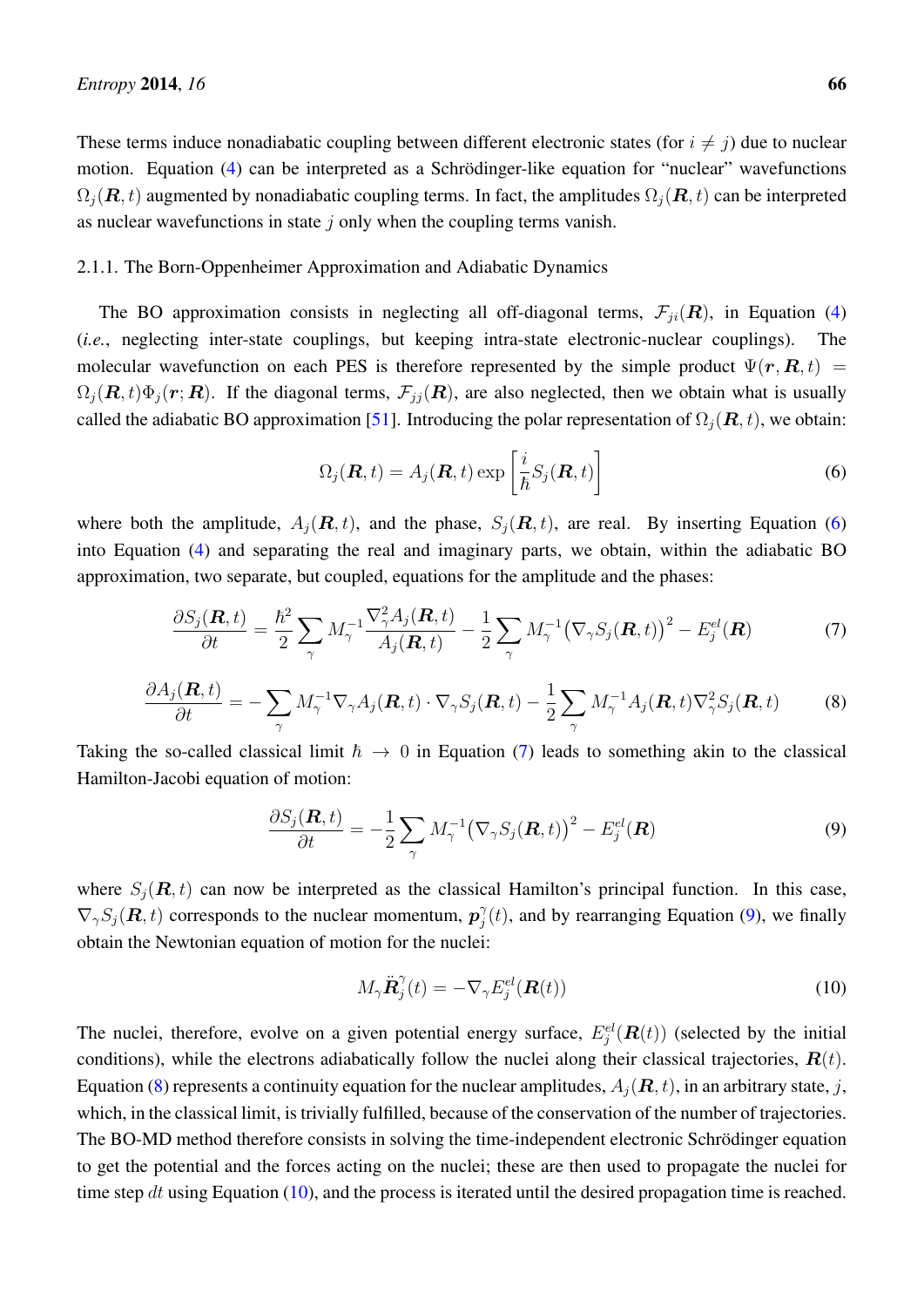# 2.1.2. Tully's Trajectory Surface Hopping

One of the most successful methods for nonadiabatic dynamics is Tully's trajectory surface hopping [\[14](#page-19-9)[,15\]](#page-19-10). In this method, the nuclei are treated classically, and the only nuclear quantum effect that is accounted for is the nonadiabatic transfer of "amplitude" between electronic states. This is achieved classically through *hops* of trajectories from one electronic state to another according to a hopping probability determined by the strength of the nonadiabatic couplings and the values of the state amplitudes,  $C_i^{[\alpha]}$  $\mathcal{L}^{[\alpha]}(t)$ , defined here below. A swarm of trajectories needs to be propagated in order to reproduce the probability distribution associated with corresponding nuclear quantum wave packet.

In this section, we only give a brief introduction to TSH, while a more detailed description of the method is given in Section [3,](#page-11-0) where we attempt a "derivation" of TSH, starting from the nonadiabatic Bohmian dynamics equations of motion.

The main ansatz in TSH is given by the following description of the molecular wavefunction [\[5,](#page-19-15)[15\]](#page-19-10):

<span id="page-5-0"></span>
$$
\Psi^{[\alpha]}(\boldsymbol{r}, \boldsymbol{R}, t) = \sum_{i}^{\infty} C_i^{[\alpha]}(t) \Phi_i^{[\alpha]}(\boldsymbol{r}; \boldsymbol{R})
$$
\n(11)

which, in a way, constitutes a simplified version of the original Born-Huang expansion. When we introduce Equation  $(11)$  into the electronic time-dependent Schrödinger equation, we get a set of coupled equations of motion for the complex nuclear state amplitudes,  $C_i^{[\alpha]}$  $j^{(|\alpha|)}(t)$  (for trajectory  $\alpha$ ):

<span id="page-5-1"></span>
$$
i\hbar \dot{C}_j^{[\alpha]}(t) = \sum_{i}^{\infty} C_i^{[\alpha]}(t) \left( E_i^{el}(\boldsymbol{R}^{[\alpha]}) \delta_{ij} - i\hbar \sum_{\gamma}^{N_n} \boldsymbol{d}_{ji}^{\gamma}(\boldsymbol{R}^{[\alpha]}) \cdot \dot{\boldsymbol{R}}_{\gamma}^{[\alpha]} \right)
$$
(12)

where  $d_{ji}^{\gamma}(\bm{R}) = \int d\bm{r} \, \Phi_j^*(\bm{r};\bm{R}) \nabla_{\gamma} \Phi_i(\bm{r};\bm{R})$  are the first-order nonadiabatic couplings (see Equation [\(5\)](#page-3-3)). These coupled equations will be solved along a classical trajectory,  $\alpha$ , evolving *adiabatically* in a given electronic state, j. The probability,  $g_{ji}^{[\alpha]}(t, t + dt)$ , for the trajectory  $\alpha$  to jump from state j to state i during the time interval  $[t, t + dt]$  is given by:

<span id="page-5-2"></span>
$$
g_{ji}^{[\alpha]}(t, t+dt) = 2 \int_{t}^{t+dt} d\tau \frac{-\Re[C_{i}^{[\alpha]}(\tau)C_{j}^{[\alpha]*}(\tau)\Xi_{ij}^{[\alpha]}(\tau)]}{C_{j}^{[\alpha]}(\tau)C_{j}^{[\alpha]*}(\tau)}
$$
(13)

where  $\Xi_{ij}^{[\alpha]}(\tau)=\sum_{\gamma}^{N_n}\bm{d}_{ij}^{\gamma}(\bm{R}^{[\alpha]})\cdot\dot{\bm{R}}_{\gamma}^{[\alpha]}$  $\frac{1}{\gamma}$ .

A surface hop between two PESs, j and  $i$  ( $j \rightarrow i$ ), occurs "stochastically" when, for a randomly generated number,  $\zeta \in [0, 1]$ , we get:

<span id="page-5-3"></span>
$$
\sum_{k \le i-1} g_{jk}^{[\alpha]} < \zeta < \sum_{k \le i} g_{jk}^{[\alpha]} \tag{14}
$$

This algorithm guarantees that a minimum number of hops is performed along each trajectory; for this reason, the method is also referred to as the "fewest switches algorithm".

## 2.1.3. Full Multiple Spawning

Full Multiple Spawning (FMS) [\[45–](#page-21-3)[48\]](#page-21-4) proposes an interesting compromise between accuracy and efficiency by representing nuclear wavefunctions as sums of time-dependent Gaussian basis functions,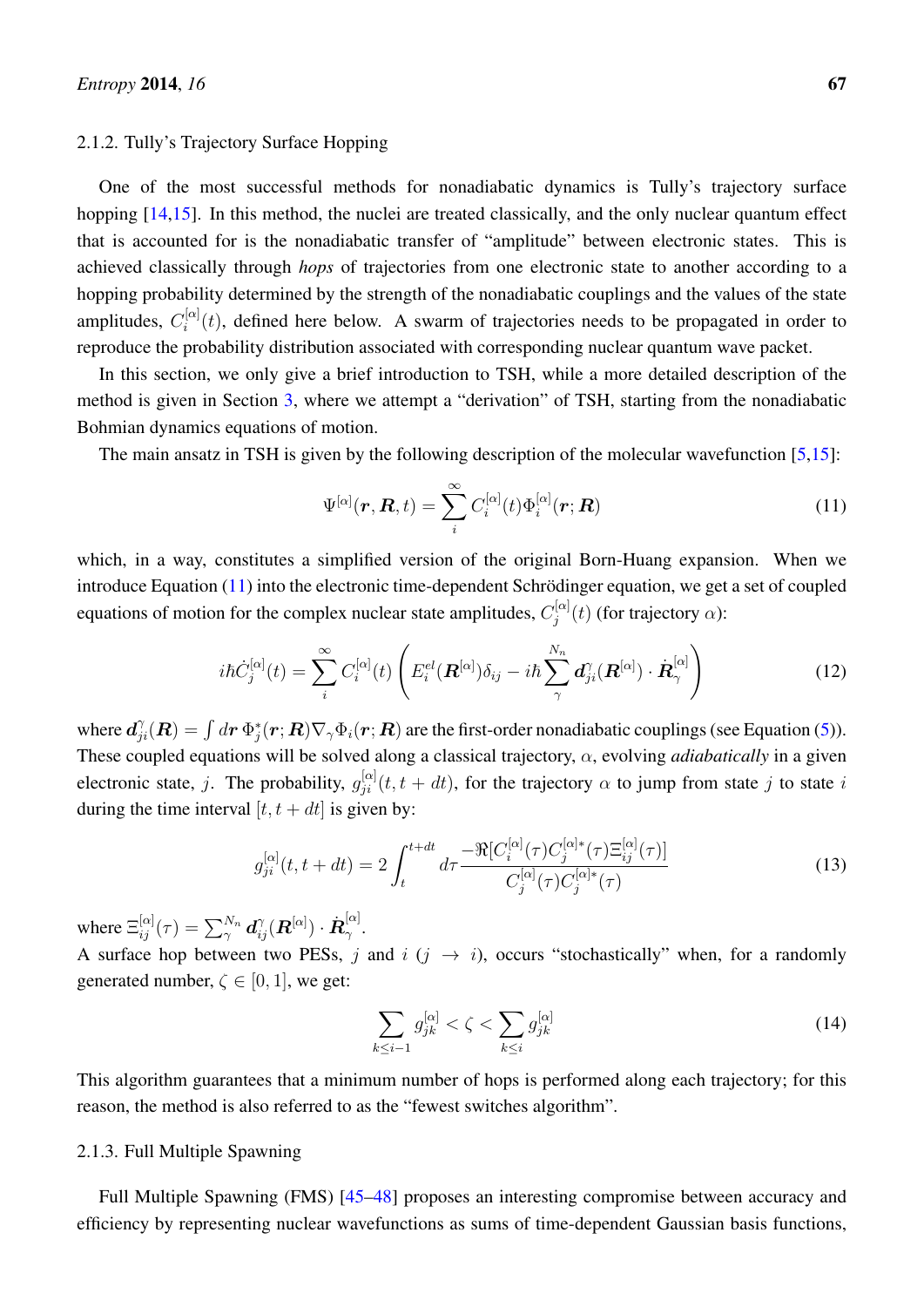whose width is frozen and whose center evolves adiabatically according to classical mechanics. This ansatz on the classical evolution of the Gaussian centers is consistently applied throughout the full derivation of the FMS equations of motion.

In the FMS method, the nuclear wavefunction in electronic state i,  $\Omega_i(\mathbf{R}, t)$  is represented by a linear combination of multidimensional Gaussian wave packets  $\Omega^i_J(\bm{R};\overline{\bm{R}}^i_{\cdot})$  $J_{J}^i(t), \overline{p}_J^i(t), \overline{\gamma}_J^i(t), \boldsymbol{\alpha}_J^i),$  products of one-dimensional Gaussian functions [\[52\]](#page-21-8):

$$
\Omega_i(\boldsymbol{R},t) = \sum_{J=1}^{N_i(t)} C_J^i(t) \Omega_J^i(\boldsymbol{R}; \overline{\boldsymbol{R}}_J^i(t), \overline{p}_J^i(t), \overline{\gamma}_J^i(t), \alpha_J^i)
$$
\n
$$
= \sum_{J=1}^{N_i(t)} C_J^i(t) \left[ e^{i \overline{\gamma}_J^i(t)t} \prod_{\rho}^{3N_n} \left( \frac{2\alpha_{\rho_J}^i}{\pi} \right)^{1/4} e^{-\alpha_{\rho_J}^i \left( R_\rho - \overline{R}_{\rho_J}^i(t) \right)^2 + i \overline{p}_{\rho_J}^i(t) \left( R_\rho - \overline{R}_{\rho_J}^i(t) \right)} \right]
$$
(15)

In Equation [\(15\)](#page-6-0), the multidimensional Gaussian basis functions are labeled with index  $J$ , their time-independent width by  $\alpha_j^i$  and their time-dependent position, momentum and nuclear phase by  $\overline{\bm{R}}^i_{\cdot}$  $J(t)$ ,  $\overline{p}_J^i(t)$  and  $\overline{\gamma}_J^i(t)$ , respectively.  $N_i(t)$  gives the number of Gaussian basis functions used in order to describe the nuclear wavefunction in electronic state  $i$ , and its time dependence comes from the possible "spawning" of new basis functions (as further discussed here below). The nuclear phases are propagated semi-classically, whereas the positions and momenta of the center of the Gaussians obey classical equations of motion in a given electronic state [\[52\]](#page-21-8).

The time-evolution of the expansion coefficients,  $C^{i}(t)$ , is obtained through the solution of the following differential equation:

<span id="page-6-1"></span><span id="page-6-0"></span>
$$
\frac{d\boldsymbol{C}^{i}(t)}{dt} = -i(\boldsymbol{S}_{ii}^{-1}) \left\{ \left[ \boldsymbol{H}_{ii} - i\dot{\boldsymbol{S}}_{ii} \right] \boldsymbol{C}^{i} + \sum_{j \neq i} \boldsymbol{H}_{ij} \boldsymbol{C}^{j} \right\}
$$
(16)

This equation is derived by plugging the Born-Huang expansion (Equation [\(3\)](#page-3-1)) and the ansatz for the nuclear wavefunctions (Equation  $(15)$ ) into the time-dependent Schrödinger equation. In Equation  $(16)$  $(16)$ , the bold symbols emphasize that, for each electronic state,  $i$ , there is a time-dependent coefficient per each Gaussian basis function, and  $S_{ii}$  and  $\dot{S}_{ii}$  represent different overlap matrices of the Gaussian functions (see [\[52\]](#page-21-8) for the more details). The matrix elements of  $H_{ij}$  are given by:

<span id="page-6-2"></span>
$$
\begin{aligned} \left(\boldsymbol{H}_{ij}\right)_{KK'} &= H_{iKjK'} = \langle \Omega_K^i \Phi_i | \hat{\mathcal{H}}_{el} + \hat{T}_{\boldsymbol{R}} | \Omega_{K'}^j \Phi_j \rangle \\ &= \langle \Omega_K^i | \mathcal{H}_{el}^{ij} | \Omega_{K'}^j \rangle_{\boldsymbol{R}} + 2D_{iKjK'} + G_{iKjK'} \end{aligned} \tag{17}
$$

where  $\hat{\mathcal{H}}_{el}$  is the electronic Hamiltonian and  $\hat{T}_R$  the kinetic energy operator for the nuclei. In Equation [\(17\)](#page-6-2),  $D_{iKjK'}$  =  $\langle \Omega_K^i | \sum_{\gamma}^{N_n}$ 1  $\frac{1}{2M_{\gamma}}\langle \Phi_i | \nabla_\gamma | \Phi_j \rangle_{\bm{r}}$  ·  $\nabla_\gamma | \Omega^j_{K'} \rangle_{\bm{R}}$  and  $G_{iKjK'}$  =  $\langle \Omega_K^i | \sum_\gamma^{N_n}$ 1  $\frac{1}{2M_\gamma}\langle\Phi_i|\nabla^2_\gamma|\Phi_j\rangle_{\bm r}|\Omega^j_{K'}\rangle_{\bm R}$  couple the electronic and nuclear motions  $(\langle\cdots\rangle_{\bm R}$  means integration over **R** and  $\langle \cdots \rangle_r$  integration over r).

The spawning procedure takes place when a region of nonadiabaticity is detected along a trajectory (by monitoring the strength of nonadiabatic couplings in the adiabatic representation) and allows for the generation of new Gaussian basis functions (children), placed in the newly populated electronic state, according to physical rules (like position or momentum conservation [\[52\]](#page-21-8)) maximizing the coupling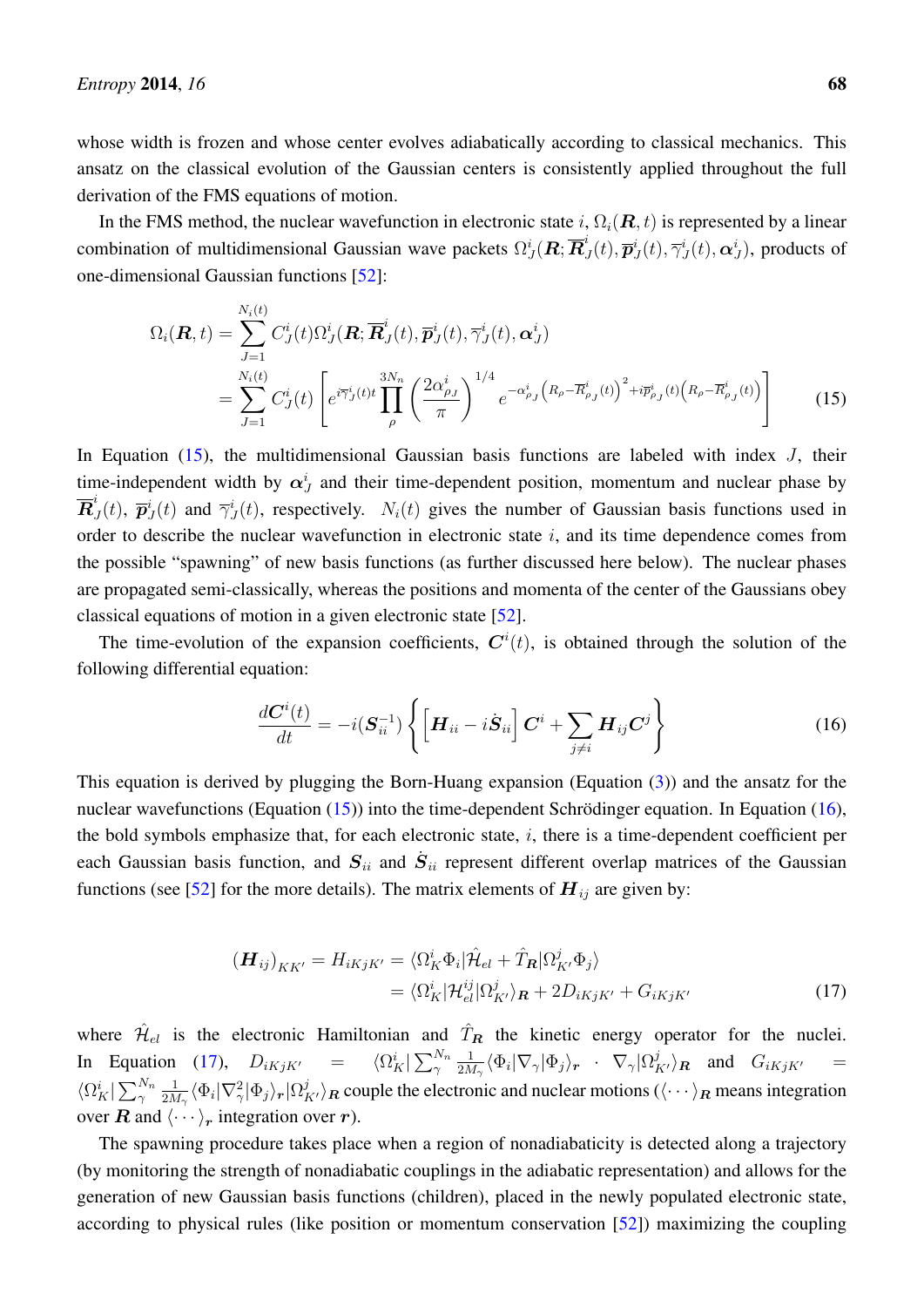between the parent and children Gaussian basis functions [\[52\]](#page-21-8), until the system leaves the region of strong nonadiabatic coupling [\[53\]](#page-21-9)

The spawning procedure, therefore, limits the number of Gaussian basis function used in the calculation by defining precisely where and when they are needed. Moreover, the FMS method offers a numerically exact [\[48\]](#page-21-4) solution when all matrix elements are computed exactly, and a complete Gaussian basis set is used.

While keeping a trajectory-based formalism, FMS fully incorporates nuclear quantum effects that are missing in methods like TSH. Furthermore, the nuclear propagation can be performed on-the-fly, by computing any electronic structure property needed, like electronic energies ( $\mathcal{H}_{el}^{ii}$  in Equation [\(17\)](#page-6-2)) or nonadiabatic couplings  $(\langle \Phi_i|\nabla_{\bf R}|\Phi_j\rangle_{\bf r}$  and  $\langle \Phi_i|\nabla_{\bf R}^2|\Phi_j\rangle_{\bf r}$ ; note that the  $G_{iKjK'}$  terms are normally small and usually neglected) with either an *ab initio* electronic structure or semiempirical methods (*Ab Initio* Multiple Spawning, AIMS [\[54\]](#page-21-10)). AIMS, therefore, overcomes the limitations in accuracy of TSH, preserving efficiency all the while. For additional information about the derivation and numerical procedure of this method, the interested reader is referred to [\[52\]](#page-21-8).

# 2.1.4. Nonadiabatic Bohmian Dynamics

Just as for the previous three methods, nonadiabatic Bohmian dynamics (NABDY) is also based on the propagation of trajectories. However, this time, the trajectories evolve under the action of additional quantum potentials (adiabatic and nonadiabatic), which make the dynamics exact in principle. In other words, this approach is able to capture all adiabatic and nonadiabatic nuclear quantum effects through the propagation of a sufficiently large (*i.e.*, converged) number of trajectories.

The derivation of the NABDY equations of motion starts from the insertion of the polar representation of the nuclear wavefunction in Equation [\(6\)](#page-4-0) into Equation [\(4\)](#page-3-2). After separation of the real and imaginary parts, we obtain:

$$
-\frac{\partial S_j(\mathbf{R},t)}{\partial t} = \sum_{\gamma} \frac{1}{2M_{\gamma}} (\nabla_{\gamma} S_j(\mathbf{R},t))^2 + E_j^{el}(\mathbf{R}) - \sum_{\gamma} \frac{\hbar^2}{2M_{\gamma}} \frac{\nabla_{\gamma}^2 A_j(\mathbf{R},t)}{A_j(\mathbf{R},t)} + \sum_{\gamma i} \frac{\hbar^2}{2M_{\gamma}} D_{ji}^{\gamma}(\mathbf{R}) \frac{A_i(\mathbf{R},t)}{A_j(\mathbf{R},t)} \Re \left[e^{i\phi_{ij}(\mathbf{R},t)}\right] - \sum_{\gamma,i \neq j} \frac{\hbar^2}{M_{\gamma}} d_{ji}^{\gamma}(\mathbf{R}) \cdot \frac{\nabla_{\gamma} A_i(\mathbf{R},t)}{A_j(\mathbf{R},t)} \Re \left[e^{i\phi_{ij}(\mathbf{R},t)}\right] + \sum_{\gamma,i \neq j} \frac{\hbar}{M_{\gamma}} \frac{A_i(\mathbf{R},t)}{A_j(\mathbf{R},t)} d_{ji}^{\gamma}(\mathbf{R}) \cdot \nabla_{\gamma} S_i(\mathbf{R},t) \Im \left[e^{i\phi_{ij}(\mathbf{R},t)}\right]
$$
(18)

and:

<span id="page-7-1"></span><span id="page-7-0"></span>
$$
\hbar \frac{\partial A_j(\mathbf{R},t)}{\partial t} = -\sum_{\gamma} \frac{\hbar}{M_{\gamma}} \nabla_{\gamma} A_j(\mathbf{R},t) \cdot \nabla_{\gamma} S_j(\mathbf{R},t) - \sum_{\gamma} \frac{\hbar}{2M_{\gamma}} A_j(\mathbf{R},t) \nabla_{\gamma}^2 S_j(\mathbf{R},t) \n+ \sum_{\gamma i} \frac{\hbar^2}{2M_{\gamma}} D_{ji}^{\gamma}(\mathbf{R}) A_i(\mathbf{R},t) \mathfrak{F} \left[ e^{i\phi_{ij}(\mathbf{R},t)} \right] - \sum_{\gamma,i \neq j} \frac{\hbar^2}{M_{\gamma}} d_{ji}^{\gamma}(\mathbf{R}) \cdot \nabla_{\gamma} A_i(\mathbf{R},t) \mathfrak{F} \left[ e^{i\phi_{ij}(\mathbf{R},t)} \right] \n- \sum_{\gamma,i \neq j} \frac{\hbar}{M_{\gamma}} A_i(\mathbf{R},t) d_{ji}^{\gamma}(\mathbf{R}) \cdot \nabla_{\gamma} S_i(\mathbf{R},t) \mathfrak{R} \left[ e^{i\phi_{ij}(\mathbf{R},t)} \right]
$$
\n(19)

where  $\phi_{ij}(\mathbf{R},t) = \frac{1}{\hbar} (S_i(\mathbf{R},t) - S_j(\mathbf{R},t))$  and  $D_{ji}^{\gamma}(\mathbf{R})$  are the second-order nonadiabatic couplings. Equation [\(18\)](#page-7-0) is equivalent to the classical Hamilton-Jacobi equation augmented by terms that are  $\mathcal{O}(\hbar)$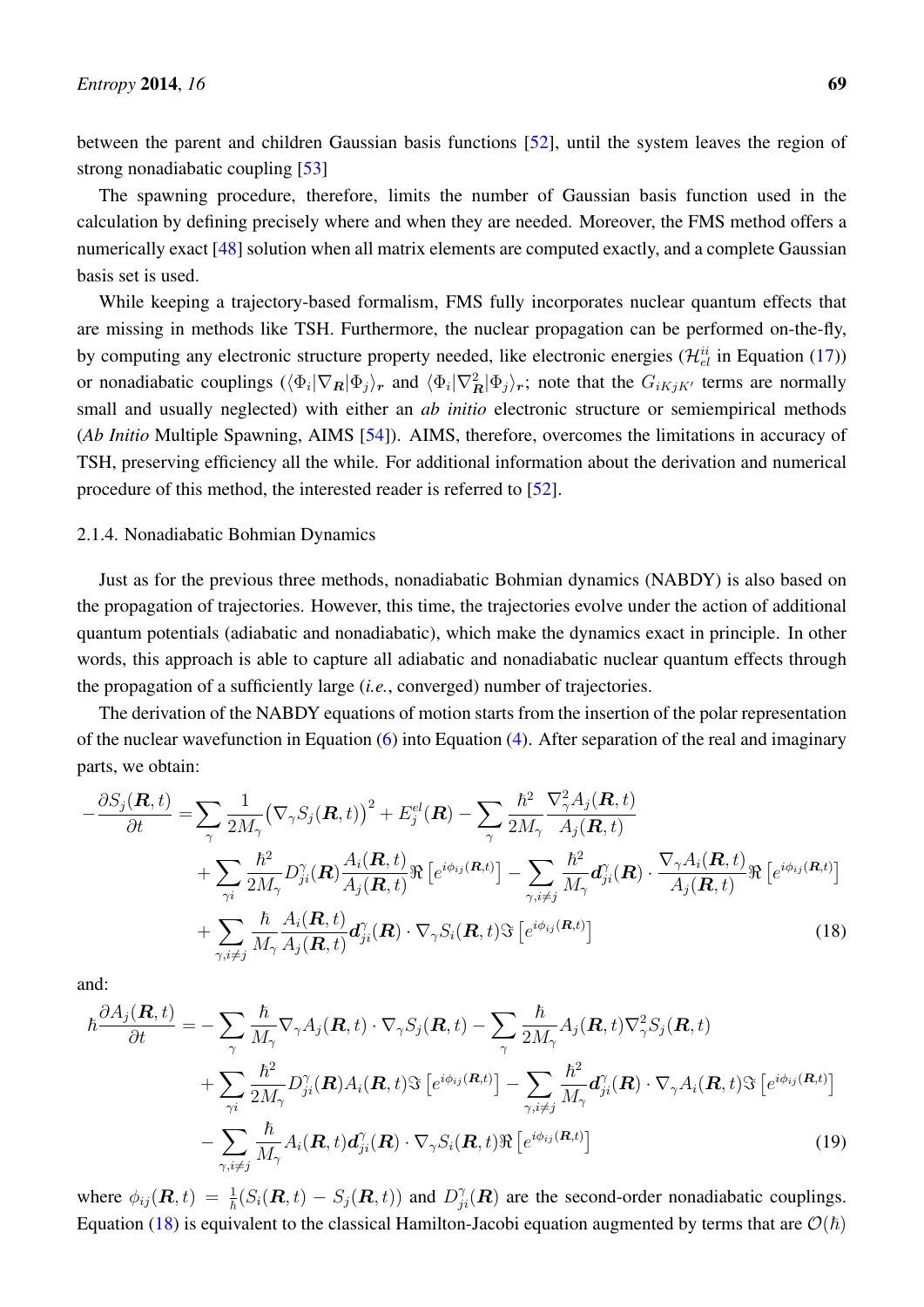and  $\mathcal{O}(\hbar^2)$ . The third term,  $\mathcal{Q}(\mathbf{R}, t)$ , on the right-hand side of Equation [\(18\)](#page-7-0) is called the quantum potential, and it includes all adiabatic quantum effects (adiabatic in the sense that the potential  $\mathcal{Q}(\mathbf{R}, t)$ ) acts on a single PES and does not include contributions from other surfaces). Unlike "classical" potentials, it is non-local in space, in the sense that it depends on the gradient in configuration space [\[55\]](#page-21-11). The last three terms on the right-hand side of Equation [\(18\)](#page-7-0) describe inter-state nonadiabatic quantum effects and, like the quantum potential,  $Q(R, t)$ , do not have a classical equivalent.

Equation [\(19\)](#page-7-1) represents a continuity equation the for probability density,  $|A_j(\mathbf{R}, t)|^2$ , with corresponding probability density flux  $J(R, t)$  [\[33](#page-20-11)[,35](#page-20-13)[,44\]](#page-21-2). The first two terms on the right-hand side describe the "adiabatic" probability density flow within a given state,  $j$ , while the remaining terms that depend on the first-order and second-order nonadiabatic couplings induce probability density exchanges across different electronic states. Of course, the overall nuclear amplitude (summed up over all states) is conserved.

The two equations for the phases and the amplitudes are coupled, and they therefore need to be solved simultaneously. Instead of solving complex differential equations for the two fields,  $(A_i(\mathbf{R}, t))$  and  $S_i(\mathbf{R}, t)$ , we reintroduce trajectories in configuration space that drive the dynamics of "infinitesimal" volume elements called "fluid elements" [\[35\]](#page-20-13). The derivation of the equations of motion is similar to that described in Section [2.1.1.](#page-4-5) for the BO approach, with the important difference that in NABDY, new fluid elements can be created at any time on any other PES according to the size of the nonadiabatic terms in Equation [\(19\)](#page-7-1). The details of the numerical implementation of NABDY are given in [\[44\]](#page-21-2), while a possible extension of NABDY to large dimensions (in the adiabatic case) is proposed in [\[56\]](#page-21-12).

#### *2.2. Methods Based on a Single Product Ansatz*

## 2.2.1. Ehrenfest Dynamics

The equation of motion that drives Ehrenfest dynamics (EHD) is derived from a simpler ansatz for the total wavefunction than the Born-Huang expansion (Equation  $(3)$ ) used for the methods presented in Section [2.1.](#page-3-4)

In EHD, the molecular wavefunction is described by the simple product:

<span id="page-8-0"></span>
$$
\Psi(\mathbf{r}, \mathbf{R}, t) = \Phi(\mathbf{r}, t) \Omega(\mathbf{R}, t) \exp\left[\frac{i}{\hbar} \int_{t_0}^t dt' E_{el}(t')\right]
$$
(20)

where  $\Phi(\mathbf{r}, t)$  is the electronic wavefunction and  $\Omega(\mathbf{R}, t)$  is the nuclear wavefunction. Note that in this case, both amplitudes,  $\Phi(\mathbf{r}, t)$  and  $\Omega(\mathbf{R}, t)$ , depend explicitly on time. In addition, they also have a parametric dependence on the other set of coordinates ( $\Phi(\mathbf{r},t)$  on R and  $\Omega(\mathbf{R},t)$  on r), which is not explicitly shown, so as to simplify the notation.

The exponential in Equation  $(20)$  is named the phase term and is defined as:

$$
E_{el}(t) = \int \int d\mathbf{r} \, d\mathbf{R} \, \Phi^*(\mathbf{r}, t) \Omega^*(\mathbf{R}, t) \hat{\mathcal{H}}_{el}(\mathbf{r}, \mathbf{R}) \Phi(\mathbf{r}, t) \Omega(\mathbf{R}, t)
$$
(21)

It guarantees that the product wavefunction,  $\Psi(\mathbf{r}, \mathbf{R}, t)$ , fulfills the corresponding time-dependent Schrödinger equation.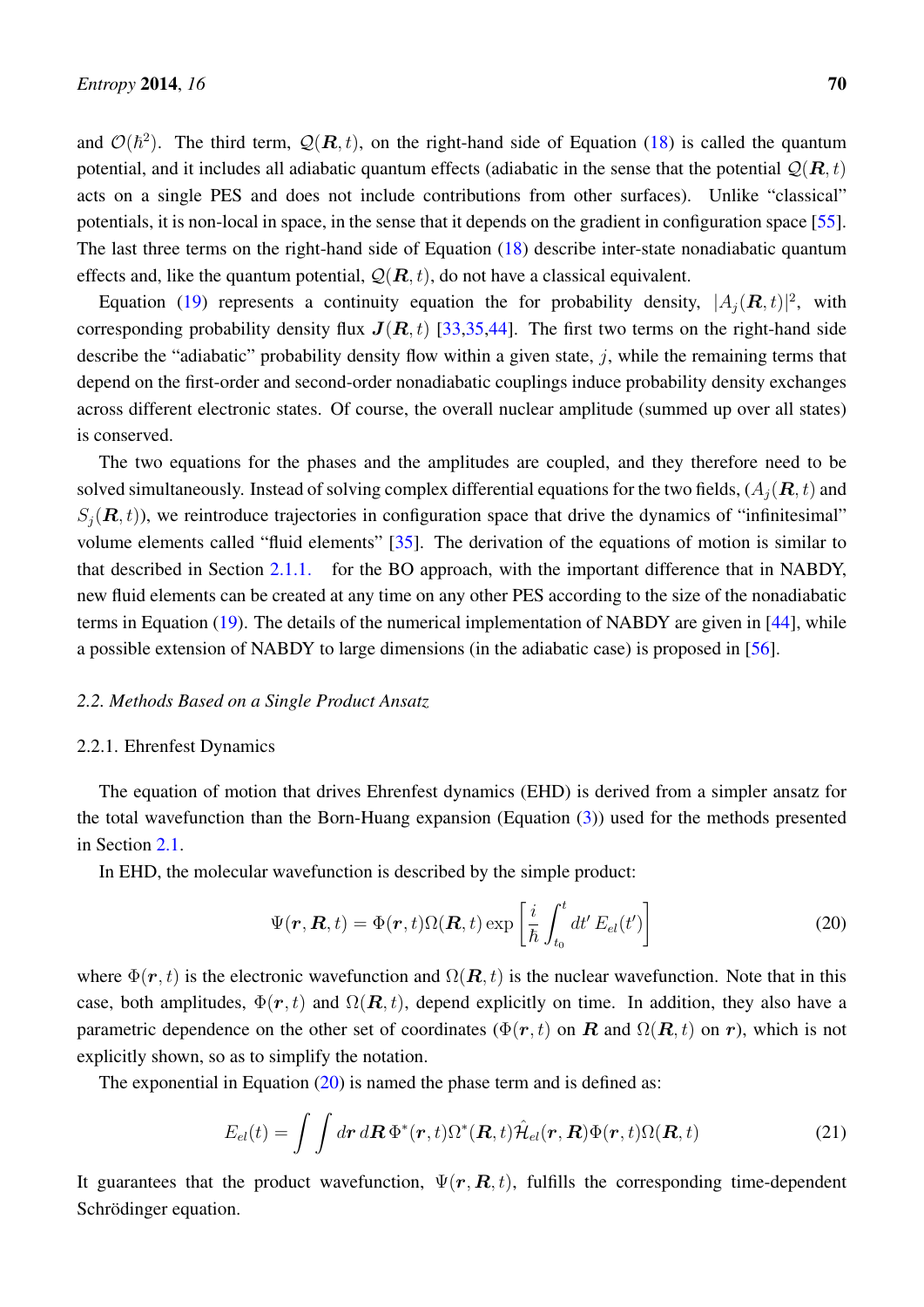Following the derivation proposed by Tully [\[57\]](#page-21-13), we can substitute Equation [\(20\)](#page-8-0) into the TDSE, multiply by  $\Omega^*(\bm{R},t)$  and integrate over  $\bm{R}$ , and assuming that  $\Omega(\bm{R},t)$  is normalized, we finally obtain:

$$
i\hbar \frac{\partial \Phi(\mathbf{r},t)}{\partial t} = -\frac{\hbar^2}{2} \sum_{k} \nabla_k^2 \Phi(\mathbf{r},t) +
$$
\n
$$
\left\{ \int d\mathbf{R} \ \Omega^*(\mathbf{R},t) \left[ -\frac{\hbar^2}{2} \sum_{\gamma} M_{\gamma}^{-1} \nabla_{\gamma}^2 + \hat{V}(\mathbf{r},\mathbf{R}) \right] \Omega(\mathbf{R},t) \right\} \Phi(\mathbf{r},t) +
$$
\n
$$
E_{el}(t) \Phi(\mathbf{r},t) - i\hbar \left[ \int d\mathbf{R} \ \Omega^*(\mathbf{R},t) \frac{\partial \Omega(\mathbf{R},t)}{\partial t} \right] \Phi(\mathbf{r},t)
$$
\n(22)

where  $\hat{V}(r, R)$  is the sum of all the potential energy terms in the molecular Hamiltonian.

Applying an analogous procedure, we can also derive the equation of motion for  $\Omega(\mathbf{R}, t)$ :

$$
i\hbar \frac{\partial \Omega(\mathbf{R},t)}{\partial t} = -\frac{\hbar^2}{2} \sum_{\gamma} M_{\gamma}^{-1} \nabla_{\gamma}^2 \Omega(\mathbf{R},t) +
$$
  

$$
\left\{ \int d\mathbf{r} \ \Phi^*(\mathbf{r},t) \left[ \hat{\mathcal{H}}_{el}(\mathbf{r},\mathbf{R}) \right] \Phi(\mathbf{r},t) \right\} \Omega(\mathbf{R},t) + E_{el}(t) \Omega(\mathbf{R},t) - i\hbar \left[ \int d\mathbf{r} \ \Phi^*(\mathbf{r},t) \frac{\partial \Phi(\mathbf{r},t)}{\partial t} \right] \Omega(\mathbf{R},t)
$$
 (23)

Using the relations [\[57\]](#page-21-13):

<span id="page-9-1"></span><span id="page-9-0"></span>
$$
\int d\boldsymbol{r} \ \Phi^*(\boldsymbol{r},t) \frac{\partial \Phi(\boldsymbol{r},t)}{\partial t} = E_{el}(t) \tag{24}
$$

and:

$$
\int d\mathbf{R} \ \Omega^*(\mathbf{R}, t) \frac{\partial \Omega(\mathbf{R}, t)}{\partial t} = E \tag{25}
$$

where  $E$  is the expectation value of the molecular Hamiltonian for the wavefunction appearing in Equation [\(20\)](#page-8-0), and the fact that  $E = E_{el}(t) + \langle T_R \rangle$  ( $\langle T_R \rangle$  is the expectation value of the nuclear kinetic energy), we can further simplify Equations [\(22\)](#page-9-0) and [\(23\)](#page-9-1) and obtain the following differential equations for the two amplitudes:

<span id="page-9-2"></span>
$$
i\hbar \frac{\partial \Phi(\mathbf{r},t)}{\partial t} = -\frac{\hbar^2}{2} \sum_{k} \nabla_k^2 \Phi(\mathbf{r},t) + \left[ \int d\mathbf{R} \ \Omega^*(\mathbf{R},t) \hat{V}(\mathbf{r},\mathbf{R}) \Omega(\mathbf{R},t) \right] \Phi(\mathbf{r},t) \tag{26}
$$

and:

<span id="page-9-3"></span>
$$
i\hbar \frac{\partial \Omega(\mathbf{R},t)}{\partial t} = -\frac{\hbar^2}{2} \sum_{\gamma} M_{\gamma}^{-1} \nabla_{\gamma}^2 \Omega(\mathbf{R},t) + \left[ \int \! dr \, \Phi^*(\mathbf{r},t) \hat{\mathcal{H}}_{el}(\mathbf{r},\mathbf{R}) \Phi(\mathbf{r},t) \right] \Omega(\mathbf{R},t) \tag{27}
$$

These are mean field coupled equations, in which the electrons move in a field generated by the nuclei (second term on the right hand side  $(r.h.s.)$  of Equation  $(26)$ ) and the nuclei move in a field generated by the electrons (second term on the r.h.s. of Equation  $(27)$ ). Strictly speaking, these are not yet the EHD equations of motion, but, rather, a version of the time-dependent self-consistent field equations. EHD implies the passage to the classical limit for the nuclear amplitudes, which is again accomplished through the use of the polar representation of the nuclear wavefunction (Equation  $(6)$ ) in Equation [\(27\)](#page-9-3).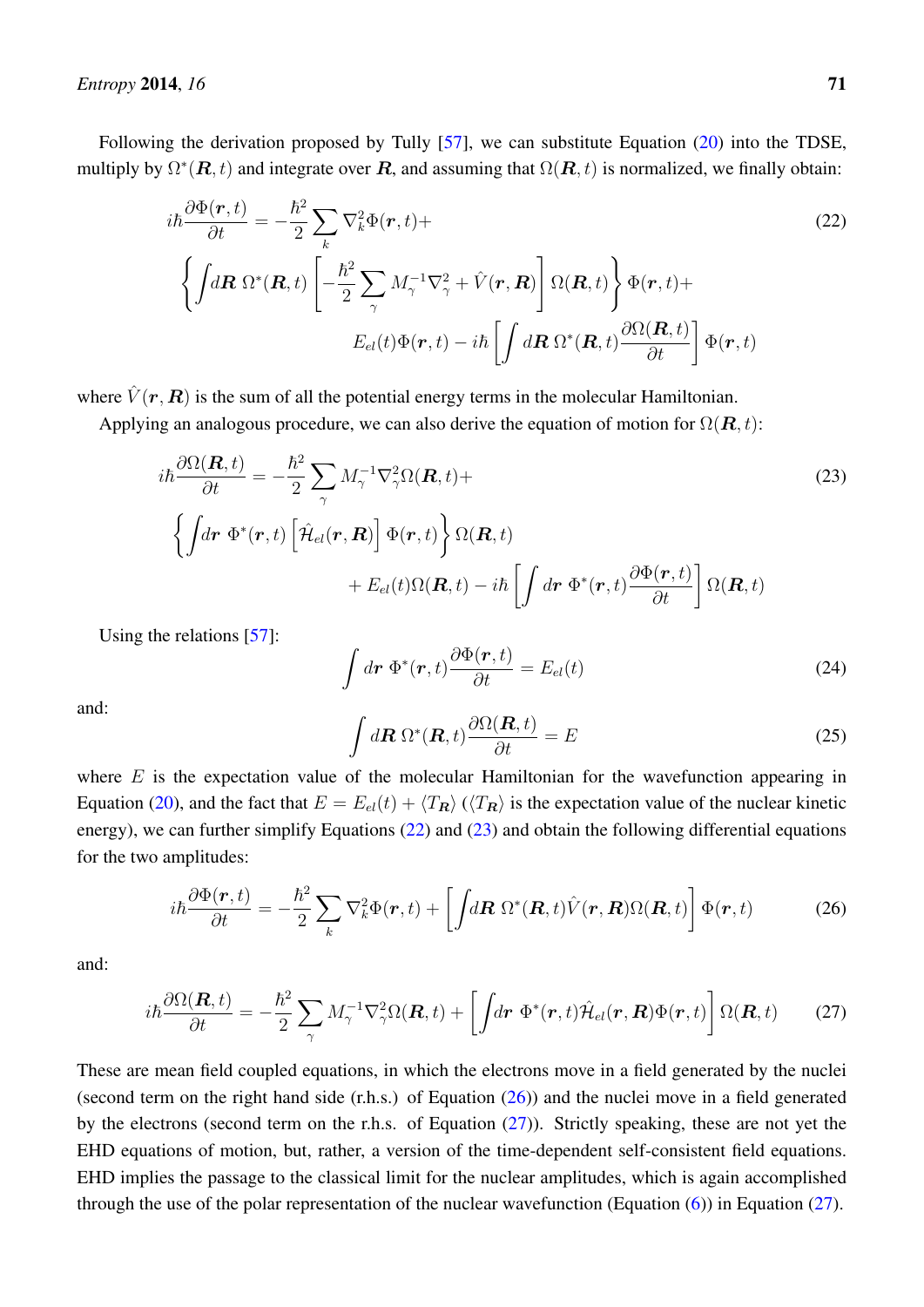Once again, we obtain a classical Hamilton-Jacobi equation, which can be transformed into a Newton equation of motion given by:

<span id="page-10-1"></span>
$$
M_{\gamma}\ddot{\boldsymbol{R}}_{\gamma}(t) = -\nabla_{\gamma}\langle \hat{\mathcal{H}}_{el}(\boldsymbol{r},\boldsymbol{R})\rangle_{t} = -\nabla_{\gamma}\left[\int d\boldsymbol{r}\ \Phi^{*}(\boldsymbol{r},t)\hat{\mathcal{H}}_{el}(\boldsymbol{r},\boldsymbol{R})\Phi(\boldsymbol{r},t)\right]
$$
(28)

Notice that the potential acting on the nuclei is now given by the expectation value of the electronic Hamiltonian computed using the time-dependent electronic "wavefunction"  $\Phi(\mathbf{r}, t)$ , which is not necessarily an eigenstate of  $\hat{\mathcal{H}}_{el}(\bm{r},\bm{R}(t))$ , but which can be expressed as a linear combination of the static solutions of the corresponding time-independent electronic Schrödinger equation for the same nuclear position,  $R$ , at time  $t$ . For this reason, EHD is called a mean-field solution of the time-dependent molecular Schrödinger equation.

The equation of motion for the electronic amplitudes, Equation  $(26)$ , also depends on the nuclear amplitudes,  $\Omega(R, t)$ . However, since the nuclei are treated as classical particles, we can set:

<span id="page-10-0"></span>
$$
|\Omega(\boldsymbol{R}(t))|^2 = \prod_{\gamma} \delta(\boldsymbol{R}_{\gamma} - \boldsymbol{R}_{\gamma}(t))
$$
\n(29)

that is to say, we induce localization of the nuclear densities at a fixed position,  $\mathbf{R}_{\gamma}(t)$ . By plugging Equation [\(29\)](#page-10-0) into Equation [\(26\)](#page-9-2) we obtain a TDSE for the electronic amplitude:

$$
i\hbar \frac{\partial \Phi(\mathbf{r}; \mathbf{R}(t), t)}{\partial t} = \hat{\mathcal{H}}_{el}(\mathbf{r}; \mathbf{R}(t)) \Phi(\mathbf{r}; \mathbf{R}(t), t)
$$
(30)

where the Hamiltonian and the wavefunction both depend parametrically on the nuclear positions, which induces the coupling with the nuclear equation of motion (Equation  $(28)$ ). As we mentioned before, in EHD, the nuclei will evolve on a single time-dependent PES, which can be expressed at any instant of time as a linear combination of all adiabatic PESs. This implies that in EHD nonadiabatic effects are taken into account through the propagation of the electronic wavefunction [\[58\]](#page-21-14); a perspective that is indeed very different from what is observed in the approaches derived from the Born-Huang expansion (Section [2.1\)](#page-3-4).

## 2.2.2. The Exact Factorization-Based Dynamics

Recently, Gross *et al.* [\[59,](#page-22-0)[60\]](#page-22-1) have shown that the (exact) solution of the molecular TDSE can be factorized into the product of an electronic and a nuclear wavefunction [\[61\]](#page-22-2) (even when the Hamiltonian includes coupling to external electromagnetic fields):

<span id="page-10-2"></span>
$$
\Psi(\mathbf{r}, \mathbf{R}, t) = \Phi(\mathbf{r}; \mathbf{R}, t) \Omega(\mathbf{R}, t) . \tag{31}
$$

Equation [\(31\)](#page-10-2) might seem counter-intuitive at first, because the molecular Hamiltonian is not separable. In fact, while the factorization in Equation  $(31)$  can be made at any time, t, and at any position,  $r$  or  $R$ , the persistence of this kind of solution along the time propagation of the two wavefunctions is less obvious (as can be seen from the resulting evolution equations  $[59]$ ). As discussed in  $[60]$ , the factorization in Equation [\(31\)](#page-10-2) can be justified using multivariate statistics, according to which any probability distribution (here, the square of the molecular wavefunction) can be factored into a marginal probability and a conditional probability. In this respect, it is also important to notice that  $\Phi(\mathbf{r}; \mathbf{R}, t)$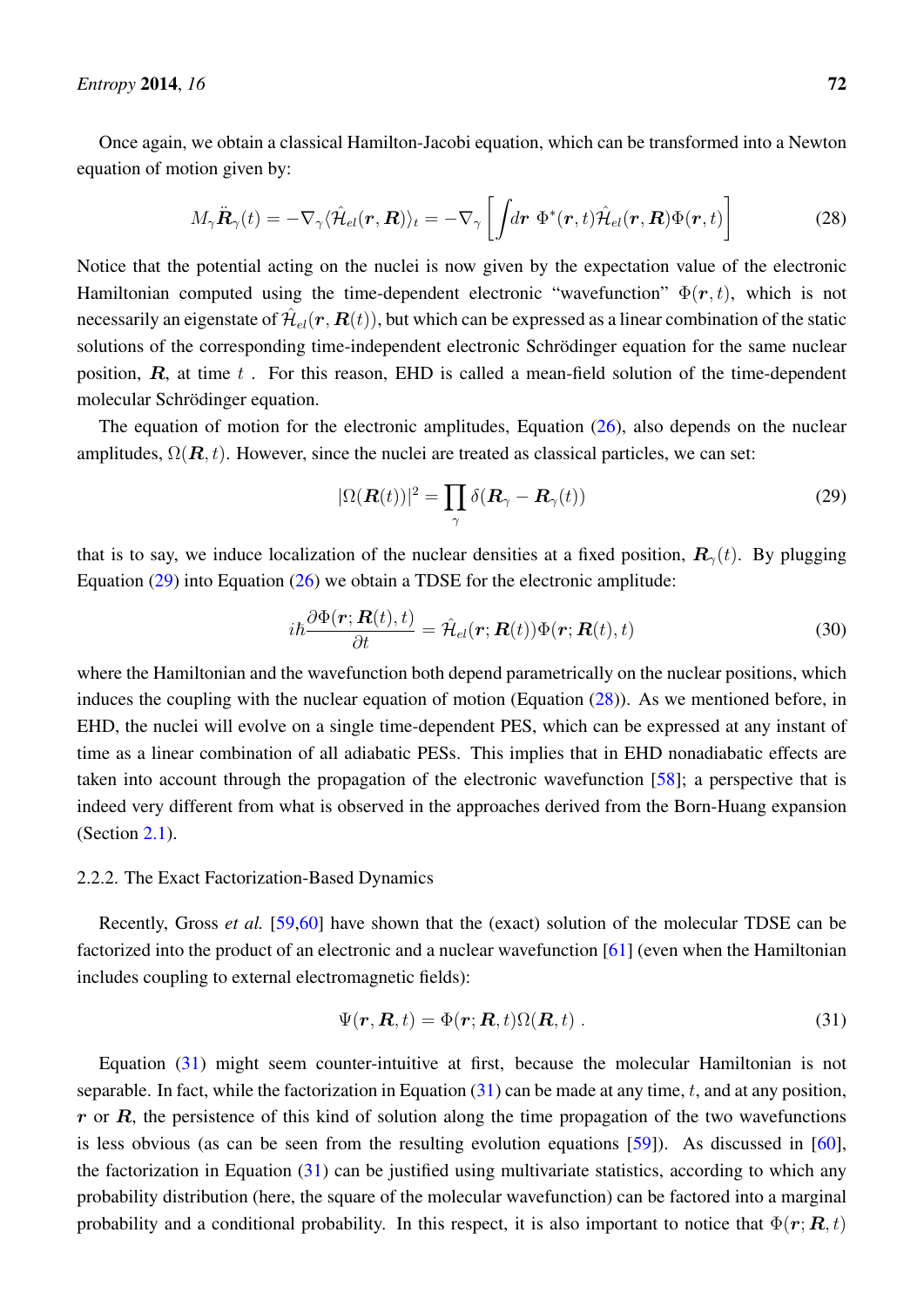depends (parametrically) on the nuclear coordinates,  $\bm{R}$ , and there is, therefore, no loss of generality in applying Equation [\(31\)](#page-10-2).

The factorization of  $\Psi(\mathbf{r}, \mathbf{R}, t)$  does not simplify, *per se*, the task of solving the molecular TDSE. Nonetheless, this approach has a great interpretive power, since  $\Phi(\mathbf{r}; \mathbf{R}, t)$  and  $\Omega(\mathbf{R}, t)$  have both a clear physical meaning: they are *the* exact electronic and nuclear time-dependent wavefunctions, respectively. One crucial requirement for this to be true is the so-called partial normalization condition:

$$
\int d\boldsymbol{r} \, |\Phi(\boldsymbol{r}; \boldsymbol{R}, t)|^2 = 1 \tag{32}
$$

This condition allows for the interpretation of  $dr |\Phi(r; R, t)|^2$  as the conditional probability of finding an electron in volume element,  $dr$ , at position r given a nuclear configuration,  $\mathbf{R}$ ; that is to say,  $|\Phi(r; R, t)|^2$  is an electronic probability density function. According to the standard interpretation of quantum mechanics,  $\Phi(\mathbf{r}; \mathbf{R}, t)$  is then the corresponding electronic wavefunction. Similarly,  $\Omega(\mathbf{R}, t)$  is the marginal probability density for the nuclear position,  $\bf{R}$  (marginal, and not conditional, because  $\bf{r}$ is unknown), and  $\Omega(R, t)$  is the corresponding nuclear wavefunction. Interestingly, just as in EHD, this factorization leads to the definition of a single time-dependent potential energy surface (because of the time-dependence of the electronic wavefunction), which, this time, is, however, exact and unique. What is lost is the picture of a time-dependent nuclear wave packet (or corresponding trajectories) evolving on an ensemble of static PESs; a picture that has provided important insights for the understanding of many photophysical and photochemical processes.

The time evolution of the wavefunctions,  $\Phi(\mathbf{r}; \mathbf{R}, t)$  and  $\Omega(\mathbf{R}, t)$ , is described by two connected differential equations, which contain, besides the usual interaction terms, additional scalar and vector potential terms [\[59,](#page-22-0)[60,](#page-22-1)[62,](#page-22-3)[63\]](#page-22-4).

### <span id="page-11-0"></span>3. Trajectory Surface Hopping from the Nonadiabatic Bohmian Dynamics Equations

When it comes to nonadiabatic molecular dynamics, TSH is probably the most popular simulation scheme. As stated in Section [2,](#page-2-0) it relies on the description of nuclear wave packets by means of a swarm of classical trajectories. A complex coefficient,  $C_i^{[\alpha]}$  $j^{[\alpha]}$ , for each electronic state, j, is propagated along a given classical trajectory,  $\alpha$ , according to Equation [\(12\)](#page-5-1). The classical trajectory may "hop" from its current electronic state, i, to another at any point in time, and the probability that a hop to state j occurs is given by Equation  $(13)$  [\[15,](#page-19-10)[64–](#page-22-5)[66\]](#page-22-6).

In this Section, starting from Equations [\(18\)](#page-7-0) and [\(19\)](#page-7-1), we will present a "rationalization" of the TSH equations of motion based on the nonadiabatic Bohmian dynamics equations.

The following steps were reported in [\[44\]](#page-21-2) and can be summarized as follows:

(*a*) The nuclear wave packet dynamics is discretized into a swarm of classical trajectories. Within the *independent trajectory approximation*, the quantum potential is set to zero,  $Q_i(\mathbf{R}, t) = 0, \forall j$ and so is the divergence of the current,  $\nabla_R \cdot \mathbf{J}_j^{[\alpha]}$  $j_j^{[\alpha]}(\boldsymbol{R},t)=0, \,\forall j, \forall \alpha.$  The *independent trajectory approximation* arises from the assumption that all adiabatic non-local terms (involving a single electronic state,  $j$ ) are set to zero. This will ensure that there is no adiabatic quantum transfer of amplitude among trajectories. In the adiabatic regime  $(d_{ii}(R)$  and  $D_{ii}(R) \rightarrow 0$ , the trajectories evolve independently from each other, and their equation of motion is obtained from the solution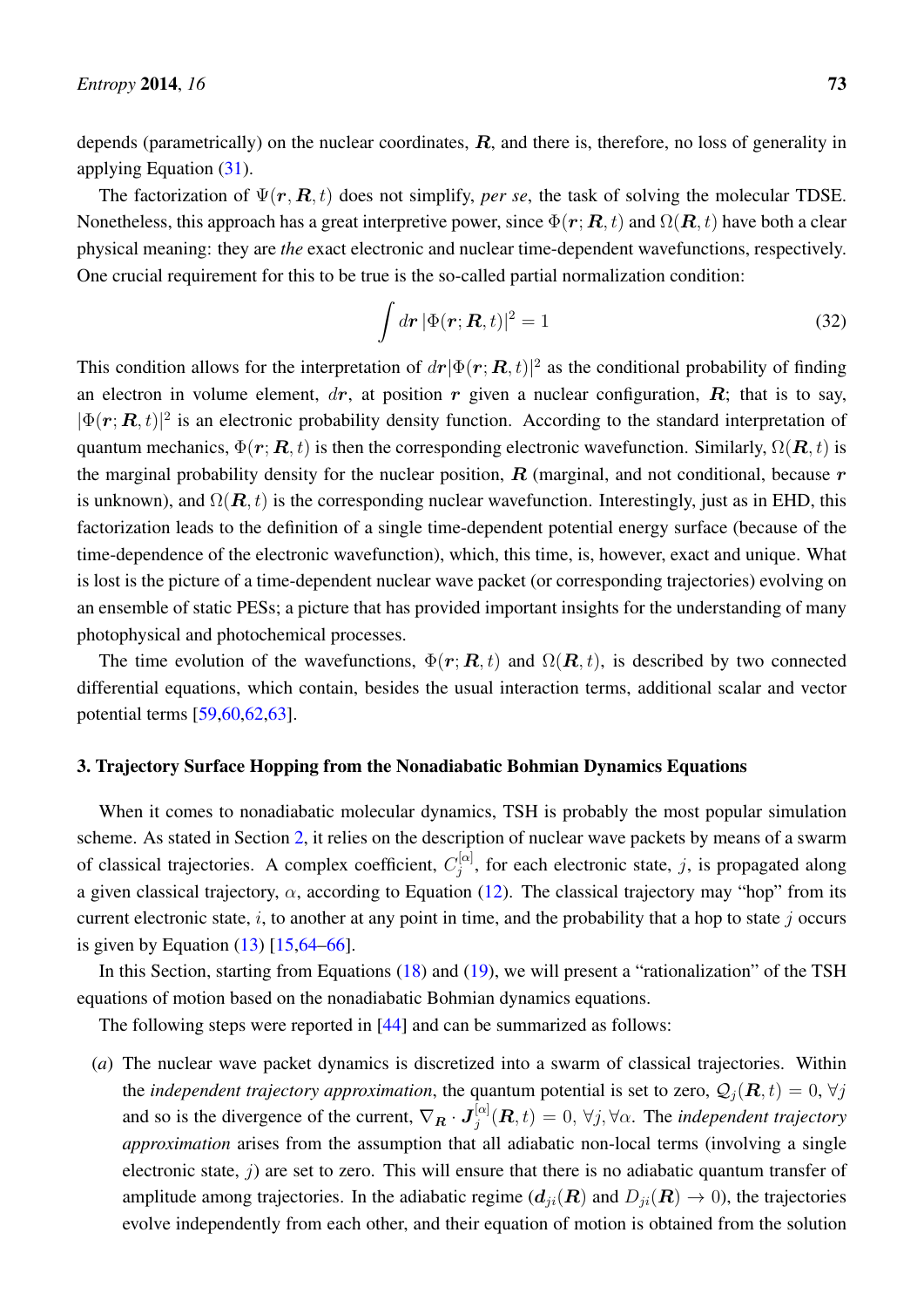by characteristics of Equation [\(18\)](#page-7-0) in the classical limit, which corresponds to the classical Newton equation of motion with classical forces  $-\nabla_{\bm{R}} E^{el}_j(\bm{R})$ .

(*b*) For the description of the nonadiabatic components of the dynamics (the three last terms in Equations  $(18)$  and  $(19)$ ), we first move to a reference frame evolving along the classical trajectories for which:

$$
-\frac{\partial S_j(\mathbf{R},t)}{\partial t} = E_j^{el}(\mathbf{R}) + \sum_{\gamma}^{N_n} \sum_{i}^{\infty} \frac{\hbar^2}{2M_{\gamma}} D_{ji}^{\gamma}(\mathbf{R}) \frac{A_i(\mathbf{R},t)}{A_j(\mathbf{R},t)} \Re \left[ e^{i\phi_{ij}(\mathbf{R},t)} \right] - \sum_{\gamma}^{N_n} \sum_{i \neq j}^{\infty} \frac{\hbar^2}{M_{\gamma}} d_{ji}^{\gamma}(\mathbf{R}) \cdot \frac{\nabla_{\gamma} A_i(\mathbf{R},t)}{A_j(\mathbf{R},t)} \Re \left[ e^{i\phi_{ij}(\mathbf{R},t)} \right] + \sum_{\gamma}^{N_n} \sum_{i \neq j}^{\infty} \frac{\hbar}{M_{\gamma}} \frac{A_i(\mathbf{R},t)}{A_j(\mathbf{R},t)} d_{ji}^{\gamma}(\mathbf{R}) \cdot \nabla_{\gamma} S_i(\mathbf{R},t) \Im \left[ e^{i\phi_{ij}(\mathbf{R},t)} \right]
$$
(33)

and:

$$
\frac{\partial A_j(\mathbf{R},t)}{\partial t} = \sum_{\gamma}^{N_n} \sum_{i}^{\infty} \frac{\hbar}{2M_{\gamma}} D_{ji}^{\gamma}(\mathbf{R}) A_i(\mathbf{R},t) \mathfrak{F} \left[ e^{i\phi_{ij}(\mathbf{R},t)} \right] \n- \sum_{\gamma}^{N_n} \sum_{i \neq j}^{\infty} \frac{\hbar}{M_{\gamma}} d_{ji}^{\gamma}(\mathbf{R}) \cdot \nabla_{\gamma} A_i(\mathbf{R},t) \mathfrak{F} \left[ e^{i\phi_{ij}(\mathbf{R},t)} \right] \n- \sum_{\gamma}^{N_n} \sum_{i \neq j}^{\infty} \frac{1}{M_{\gamma}} A_i(\mathbf{R},t) d_{ji}^{\gamma}(\mathbf{R}) \cdot \nabla_{\gamma} S_i(\mathbf{R},t) \mathfrak{R} \left[ e^{i\phi_{ij}(\mathbf{R},t)} \right]
$$
\n(34)

Note that due to the *independent trajectory approximation*, we assume that there is no amplitude exchange among the FEs propagated along the different trajectories.

Neglecting the second-order nonadiabatic couplings,  $D_{ji}(\mathbf{R})$ , due to their usually small size [\[67\]](#page-22-7), we are left with an equation of motion for the phases and the amplitudes, which is equivalent to the following nuclear wavefunction time-evolution equation:

<span id="page-12-0"></span>
$$
i\hbar \frac{\partial \Omega_j(\mathbf{R},t)}{\partial t} = E_j^{el}(\mathbf{R})\Omega_j(\mathbf{R},t) - i\hbar \sum_{i \neq j}^{\infty} \sum_{\gamma}^{N_n} \frac{1}{M_{\gamma}} d_{ji}^{\gamma}(\mathbf{R}) \cdot \hat{\mathbf{p}}^{\gamma} \Omega_i(\mathbf{R},t)
$$
(35)

where we have used the definition of the momentum operator  $\hat{p}^{\gamma} = -i\hbar \nabla_{\gamma}$ .

(*c*) In the derivation of the equation of motion for the nuclear amplitude coefficients, we start by assigning delta-like wave packets (denoted as the TSH wave packet in the following) to each trajectory,  $\alpha$ , defined as:

<span id="page-12-1"></span>
$$
\tilde{\Omega}_{j}^{\lambda,[\alpha]}(\boldsymbol{R},t) = \tilde{A}_{j}^{[\alpha]}(t) \exp\left[\frac{i}{\hbar} \tilde{S}_{j}^{[\alpha]}(t)\right] g^{\lambda}(\boldsymbol{R} - \boldsymbol{R}^{[\alpha]}(t))
$$
\n(36)

where  $\tilde{A}_i^{[\alpha]}$  $j^{[\alpha]}(t)$  and  $\tilde{S}_j^{[\alpha]}$  $j_{j}^{[\alpha]}(t)/\hbar$  are real functions representing the amplitude and the phase of the TSH nuclear wave packet at  $\mathbf{R}^{[\alpha]}(t)$  in electronic state j. The function  $g^{\lambda}(\mathbf{R}-\mathbf{R}^{[\alpha]}(t))$  =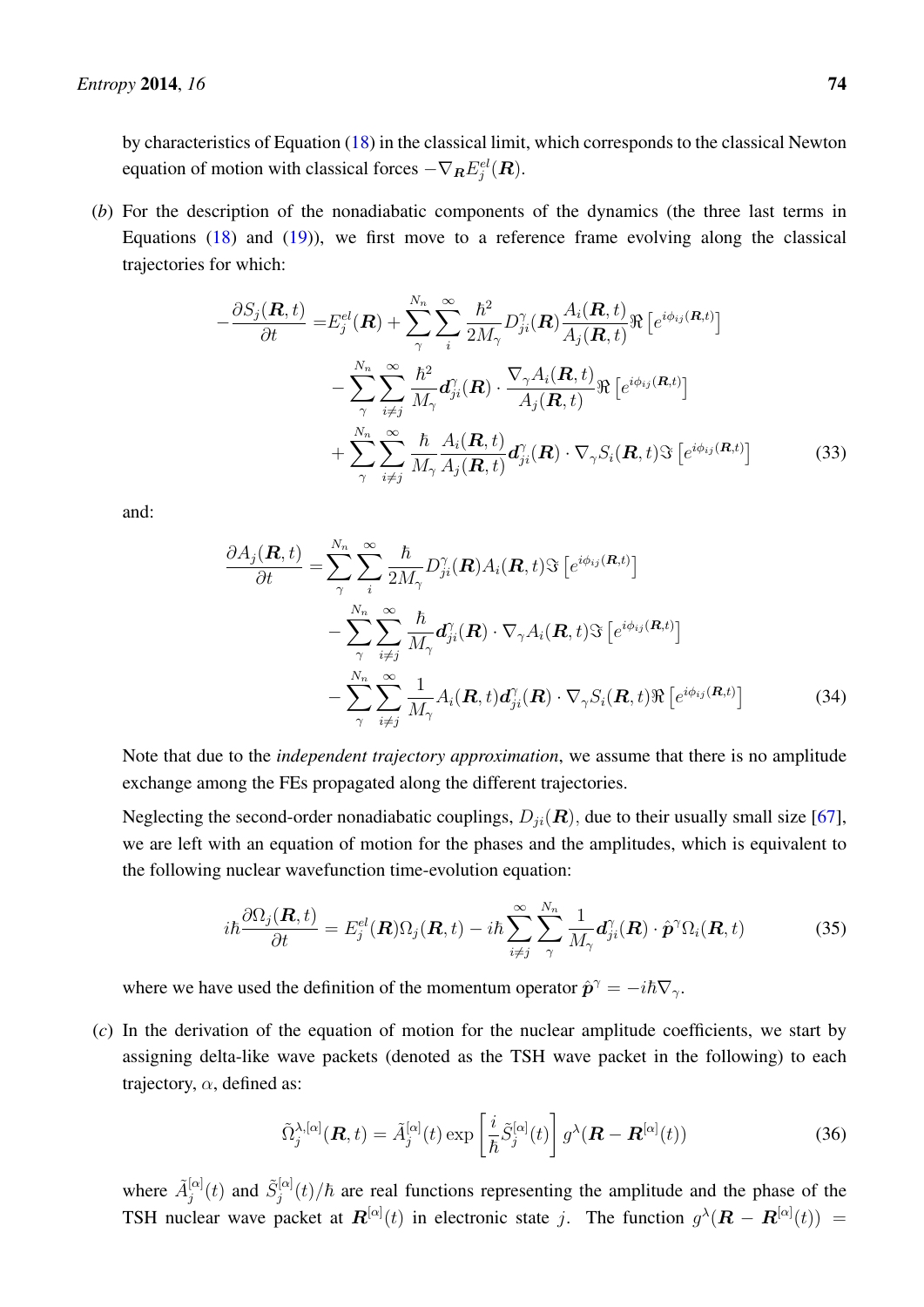1  $\frac{1}{\lambda\sqrt{\pi}}\exp\left(-(\bm{R}-\bm{R}^{[\alpha]}(t))^2/\lambda^2)\right)$ , localized at the position of the classical trajectory,  $\alpha$ , is normalized to  $\int d\mathbf{R} \ g^{\lambda}(\mathbf{R} - \mathbf{R}^{[\alpha]}(t)) = 1$  and becomes a  $\delta$ -function in the limit  $\lim_{\lambda \to \infty} g^{\lambda}(\mathbf{R} \mathbf{R}^{[\alpha]}(t) = \delta(\mathbf{R} - \mathbf{R}^{[\alpha]}(t))$ . The total probability density of the nuclear wave packet in state j becomes  $|\Omega_j(\mathbf{R}, t)|^2 \sim \frac{1}{N_{\text{tot}}}$  $\frac{1}{N_{traj}}\sum_{[\alpha]} \int_{t=0}^{\infty} dt' \, |\tilde{A}^{[\alpha]}_j$  $\int_j^{[\alpha]} (t')|^2 g^\lambda (\bm{R} - \bm{R}^{[\alpha]}(t')) \delta(t-t'),$  where  $N_{traj}$ is the total number of trajectories. The *independent trajectory approximation* invoked in point (*a*) also has an important impact on the nonadiabatic component of the nuclear dynamics (due to their nonlocality; see Equations  $(18)$  and  $(19)$ ). Indeed, it has the consequence that, for a given trajectory,  $\alpha$ , the complex amplitudes,  $\tilde{\Omega}_i^{\lambda,[\alpha]}$  $j_j^{\lambda,[\alpha]}(R,t)$ , for each and every electronic state, j, share the same support (localized around the instantaneous nuclear position,  $R$ , in configuration space). Said otherwise, the TSH nuclear wave packet component,  $g^{\lambda}(\mathbf{R}-\mathbf{R}^{[\alpha]}(t))$ , will be the same for all electronic states of a trajectory,  $\alpha$ , at any time, t (this is why  $g^{\lambda}$  does not have an electronic state index). This is indubitably the strongest approximation made in the "derivation", since it induces "overcoherence" in the dynamics of the amplitudes,  $C_i^{[\alpha]}$  $j^{(|\alpha|)}(t)$ , and suppresses all (nonadiabatic) decoherence effects that could occur, for example, at and after the branching of nuclear wave packets.

(*d*) Since we are working in the Lagrangian frame, we need only consider the explicit time-dependence of the amplitudes and phases. As a consequence, the TSH nuclear wave packet evolving in electronic state j follows the classical trajectory,  $\alpha$ , on the support of the function,  $g^{\lambda}$ ( $\mathbf{R}$  –  $R^{[\alpha]}$ ) (where  $R^{[\alpha]}$  is the position vector in the Lagrangian frame), and is described by  $\tilde{A}_i^{[\alpha]}$  $\int\limits_j^{[\alpha]} (t) \exp \left[ \frac{i}{\hbar} \tilde{S}_j^{[\alpha]} \right]$  $_{j}^{[\alpha]}(t)\Big].$ 

If we substitute  $\Omega_j(\mathbf{R}, t)$  in Equation [\(35\)](#page-12-0) by the form given in Equation [\(36\)](#page-12-1) and then apply points (*a*), (*b*) and (*d*), we obtain [\[44\]](#page-21-2):

$$
-\dot{\tilde{S}}_{j}^{[\alpha]}(t) = E_{j}^{el}(\boldsymbol{R}^{[\alpha]}) + \hbar \sum_{\gamma}^{N_{n}} \sum_{i \neq j}^{\infty} \frac{\tilde{A}_{i}^{[\alpha]}(t)}{\tilde{A}_{j}^{[\alpha]}(t)} \left( \boldsymbol{d}_{ji}^{\gamma}(\boldsymbol{R}^{[\alpha]}) \cdot \dot{\boldsymbol{R}}_{\gamma}^{[\alpha]} \right) \Im \left[ e^{i \tilde{\phi}_{ij}^{[\alpha]}(t)} \right]
$$
(37)

<span id="page-13-1"></span><span id="page-13-0"></span>
$$
\dot{\tilde{A}}_{j}^{[\alpha]}(t) = -\sum_{\gamma}^{N_n} \sum_{i \neq j}^{\infty} \tilde{A}_{i}^{[\alpha]}(t) \left( \boldsymbol{d}_{ji}^{\gamma}(\boldsymbol{R}^{[\alpha]}) \cdot \dot{\boldsymbol{R}}_{\gamma}^{[\alpha]} \right) \Re \left[ e^{i \tilde{\phi}_{ij}^{[\alpha]}(t)} \right]
$$
(38)

Here,  $\tilde{\phi}_{ij}(t) = \frac{1}{\hbar} \left( \tilde{S}_i^{[\alpha]} \right)$  $\tilde{S}_i^{[\alpha]}(t)-\tilde{S}_j^{[\alpha]}$  $\hat{\bm{h}}^{[\alpha]}_j(t)\Big)$  and  $\dot{\bm{R}}^{[\alpha]}$  are the nuclear velocities at time  $t$  along trajectory  $\alpha.$ Notice that Equations  $(37)$  and  $(38)$  are equivalent to the TSH equations for the complex coefficients,

 $C^{[\alpha]}_i$  $j^{[\alpha]}(t)$  (Equation [\(12\)](#page-5-1)), which is obtained using a polar representation of the complex coefficients,  $C^{[\alpha]}_i$  $j^{[\alpha]}(t)=\tilde{A}_j^{[\alpha]}$  $\int_{j}^{[\alpha]}(t) \exp \left[ \frac{i}{\hbar} \tilde{S}_{j}^{[\alpha]}\right]$  $j^{[\alpha]}(t)\Big].$ 

<span id="page-13-2"></span>We have described until now the dynamics of TSH nuclear wave packets following a single classical trajectory,  $\alpha$ . At this point, we have to account for the fact that the nuclear dynamics in TSH is described by a "swarm" of classical trajectories that evolve according to the adiabatic and nonadiabatic components of the equation of motion (points  $(a)$  to  $(d)$ ). In order to to this, we have to require that the following be maintained: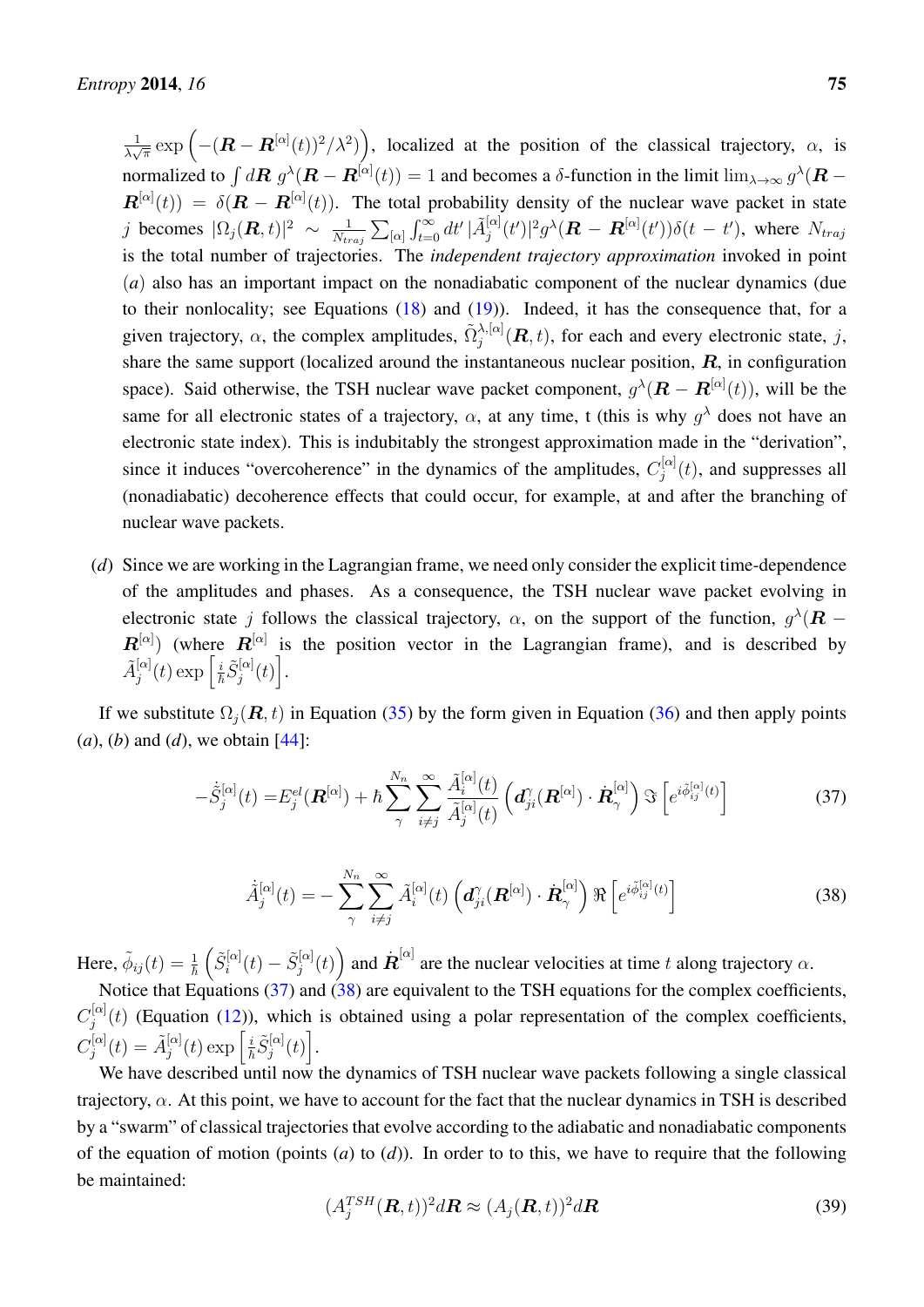at all times, for a sufficiently large number of trajectories. In Equation [\(39\)](#page-13-2),  $(A_j^{TSH}(\boldsymbol{R},t))^2$  is computed as the density (histogram) of configuration space points in the volume element,  $d\mathbf{R}$ , at  $\mathbf{R}(t)$  in state j that are sampled by the ensemble of  $N_{traj}$  trajectories:

$$
(A_j^{TSH}(\boldsymbol{R},t))^2 d\boldsymbol{R} = \frac{N_j(\boldsymbol{R},d\boldsymbol{R},t)}{N_{traj}}
$$
(40)

while the right-hand side is the corresponding nuclear density obtained from the corresponding quantum mechanically propagated nuclear wave packets. Note that Equation [\(39\)](#page-13-2) is only valid when correlated quantum (Bohmian) trajectories are used [\[36\]](#page-20-16).

In TSH, the balance described in Equation [\(39\)](#page-13-2) is maintained (in an approximative way) through the use of the switching algorithm given in Equations  $(13)$  and  $(14)$ , which can be motivated by the following considerations:

- (*e*) In the *independent trajectory approximation*, the nonadiabatic terms in the time-evolution of the TSH nuclear wave packets (Equations [\(37\)](#page-13-0) and [\(38\)](#page-13-1)) induce trajectory surface hop transitions between different states according to the probability,  $g_{ji}^{[\alpha]}(t, t + dt)$ , which is a function of local variables computed along the propagation of a single trajectory.
- (*f*) The switching probability is obtained from quantum mechanical arguments [\[15\]](#page-19-10) under the assumption that:

<span id="page-14-0"></span>
$$
\int d\mathbf{R} \left( A_j^{TSH}(\mathbf{R},t) \right)^2 = |C_j(t)|_{av}^2 \tag{41}
$$

where the  $|C_i(t)|_{av}$  are the norms of the coefficients defined in Equation [\(12\)](#page-5-1) averaged over the ensemble of trajectories. Equation [\(41\)](#page-14-0) is the internal consistency criterion described in [\[68\]](#page-22-8). However, in practice, one replaces the  $|C_j(t)|_{av}^2$  with the corresponding amplitudes computed along a single trajectory,  $|C_i^{[\alpha]}|$  $j^{|\alpha|}(t)|^2$ , which are the coefficients that appear in Equation [\(13\)](#page-5-2). The reason for this modification is that in the *independent trajectory approximation*, one computes single trajectories, and therefore, the average over the ensemble is not available during propagation. This replacement of  $|C_j(t)|^2_{av}$  by  $|C_j^{[\alpha]}|$  $\int_{j}^{\left[\alpha\right]} (t) |^{2}$  is, in our opinion, more of an assumption than an approximation and remains without formal justification.

In summary, starting from the *exact* formulation of the nonadiabatic dynamics within the nonadiabatic Bohmian dynamics framework, we proposed a series of approximations/assumptions (points (*a*) to (*f*)) that help rationalize Tully's TSH equations of motion for the nuclear trajectories and amplitudes. In particular, the *independent trajectory approximation* (point (*a*)) implies that the amplitudes and phases associated with the classical trajectories are uncorrelated (which is also evident from the fact that the trajectories are propagated separately) and that quantum nonlocality is, therefore, lost. The assumption made in point (*f*) is particularly strong, as it states that the averaged TSH population amplitude (on a given electronic state,  $i$ ) taken over the ensemble of trajectories can be replaced by the corresponding amplitude,  $C_i^{[\alpha]}$  $j^{[\alpha]}$ , computed along a single trajectory,  $\alpha$ . Furthermore, the nuclear amplitudes associated to each electronic state are evaluated strictly at the same position in space, at any time  $t$ , even though the different curvature of the PESs involved in the dynamics may drive the nuclear wave packets towards different regions in configuration space. This implies that TSH is strictly local in space and time or,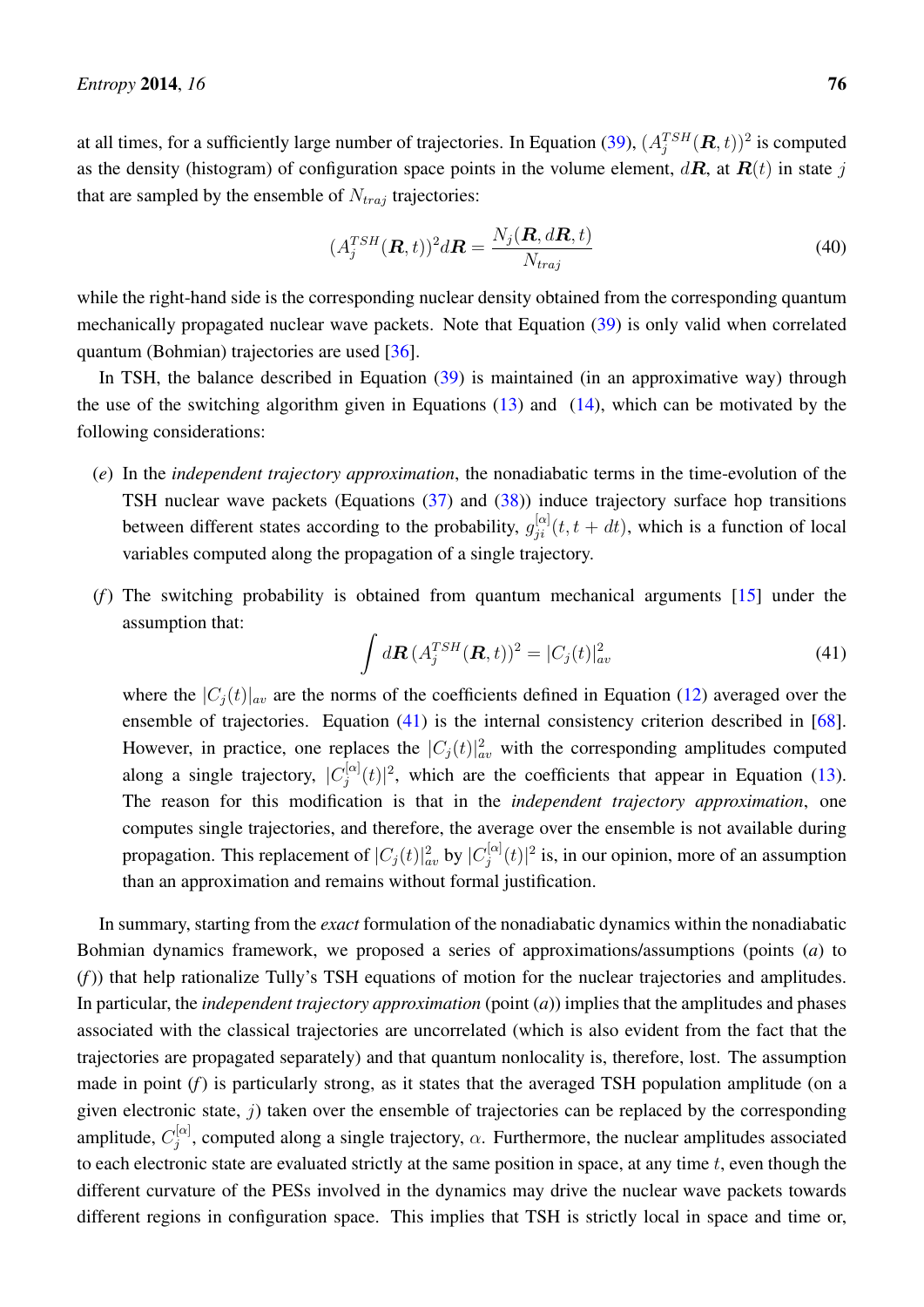equivalently, that equal-time corresponds to equal-space events, which leads to the loss of quantum mechanical nonlocality [\[37\]](#page-20-14). This is the case, even if we allow for retardation (causality), since the TSH equations have no memory. In other words, Equation [\(12\)](#page-5-1) is obtained from:

$$
i\hbar \dot{C}_j^{[\alpha]}(t) = \sum_{i}^{\infty} \int_{t_0}^t dt' F(t-t') C_i^{[\alpha]}(t') \left( E_i^{el}(\boldsymbol{R}^{[\alpha]}) \delta_{ij} - i\hbar \sum_{\gamma}^{N_n} \boldsymbol{d}_{ji}^{\gamma}(\boldsymbol{R}^{[\alpha]}) \cdot \dot{\boldsymbol{R}}_{\gamma}^{[\alpha]} \right) \tag{42}
$$

with the kernel,  $F(t - t')$ , replaced by a delta function,  $\delta(t - t')$ . Some implication of these approximations will be described in Section [4](#page-15-0) for simple one-dimensional model systems.

## <span id="page-15-0"></span>4. Trajectory Surface Hopping at Work

While TSH is an elegant compromise between accuracy and efficiency for the simulation of nonadiabatic phenomena, its accuracy (either in its fewest-switches version or with additional corrections) has been challenged several times in the literature (see [\[22](#page-20-2)[,68–](#page-22-8)[72\]](#page-22-9) for an non-exhaustive list). Recently, a series of simple one-dimensional model systems were used to highlight potential failures of the standard TSH, even with high initial momenta [\[28,](#page-20-7)[73–](#page-22-10)[76\]](#page-23-0). The "double arch" model is composed of a couple of potential energy curves, whose shapes strongly differ in the region where they are not degenerate ( $-10 \le x \le 10$  a.u. in Figure [1\)](#page-15-1).

<span id="page-15-1"></span>**Figure 1.** The double arch model in the adiabatic representation. The ground state  $(GS) (S_1)$ potential energy curve is represented with a red (dashed) line and nonadiabatic coupling with a blue dotted line. The initial nuclear wave packet is displayed in grey.



In this model, a Gaussian wave packet launched from  $x = -20$  a.u. with a positive initial momentum will first reach a region of strong nonadiabaticity (Figure [2,](#page-16-0) upper panel), leading to a population of both the ground state (GS) and the first excited state  $(S_1)$ . Right after this nonadiabatic event occurs, the two potential energy curves will diverge, one exhibiting a strong positive slope  $(S_1$  state), the other a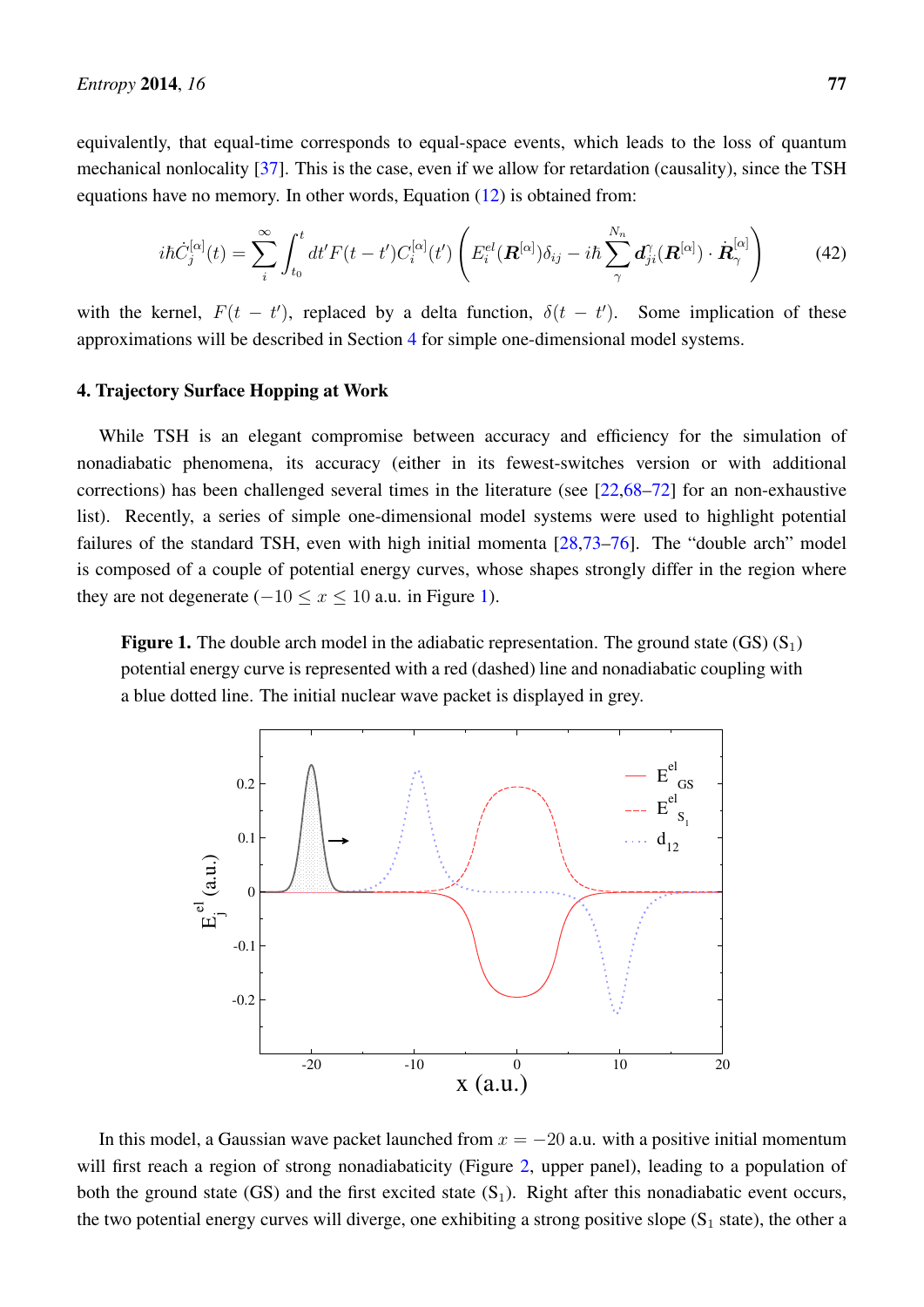negative one (GS). The wave packet contribution in each electronic state will therefore be spatially split and eventually recombined in a second nonadiabatic region at  $x = 10$  a.u. (Figure [2,](#page-16-0) upper panel). The final population on  $S_1$  after the second nonadiabatic region strongly depends on the spatial decoherence between the nuclear wave packets. However, such peculiar decoherence is hardly captured by TSH, due to the *independent trajectory approximation* (and other approximations discussed in Section [3\)](#page-11-0). This is observed from its deviation with respect to an exact nuclear wave packet propagation in the lower panel of Figure [2.](#page-16-0) TSH in general fails qualitatively for all different initial momenta tested here, which correspond in all cases to a propagation with no back reflections. Changing the initial conditions of TSH strongly alters the final population of  $S_1$ , but does not improve it substantially [\[75\]](#page-22-11). On the other hand, the correlated quantum trajectories (NABDY) provide an accurate description of the nuclear wave packet propagation with only minor deviations from the exact propagation (full numerical details can be found in  $[44]$ ).

<span id="page-16-0"></span>Figure 2. Nonadiabatic dynamics for the double arch system. (Upper panel) Time series (gray scale) of the nuclear wave packet probability density,  $|A_j(x, t)|^2$ , and trajectory surface hopping (TSH) histograms for  $p_0 = 45$  a.u. (lower panel = GS; upper panel = S<sub>1</sub>). The adiabatic potential energy curves are given in red, while the nonadiabatic coupling vectors are shown in blue. (Lower panel) Deviation of the final population in  $S_1$  from an exact nuclear wave packet propagation obtained with TSH and nonadiabatic Bohmian dynamics (NABDY), for different initial momenta ("TSH": initial conditions sampled from a Gaussian distribution for positions and momenta, 1,500 trajectories; "TSH\*": same initial conditions, momentum and position, for all 1,500 trajectories; "NABDY" is based on a maximum total number of 162 trajectories). The maximum total number of quantum trajectories used in NABDY is 162.

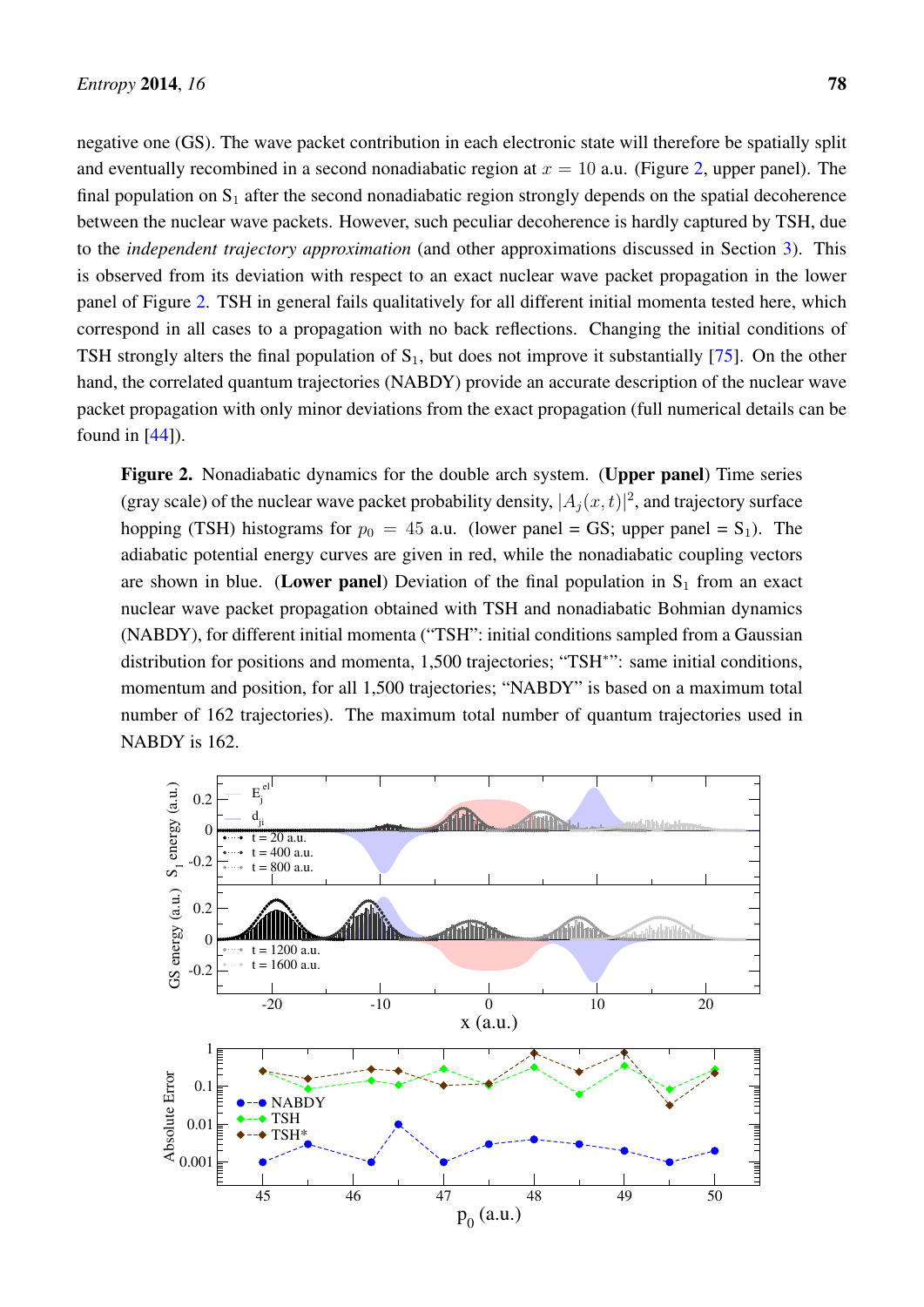We further investigate the effects of overcoherence on the TSH dynamics by means of a second model system consisting of two coupled harmonic potentials, as depicted in the upper inset of Figure [3.](#page-17-0) A swarm of trajectories (and a corresponding Gaussian wave packet for the exact propagation) is initialized in the excited state  $(S_1)$  at  $x = 0$  a.u., with a positive initial momentum  $p_0 = 40$  a.u.. In this model system, a single nonadiabatic region is located at  $x = 10$  a.u.; the initial conditions are chosen in such a way that the wave packets (and the classical trajectories) will reflect back shortly after the first transition through the nonadiabatic coupling region, recrossing, therefore, the same coupling region, a second time, with opposite velocity (for a total of two nonadiabatic events, see the lower inset of Figure [3\)](#page-17-0).

<span id="page-17-0"></span>Figure 3. Nonadiabatic dynamics on two coupled harmonic potential energy curves. Population in the first excited state  $(S_1)$  along the dynamics for 3,444 TSH trajectories (green) and an exact propagation (red). (Upper inset) Schematic representation of the model. The GS  $(S_1)$  potential energy curve is represented with a continuous (dashed) black line and the nonadiabatic coupling with a blue dotted line. The initial nuclear wave packet is displayed in grey. (Lower inset) Time series of potential energies along a TSH trajectory. The trajectory is initially in  $S_1$ , then jumps to the GS after the first coupling and, finally, hops back to  $S_1$  after it reaches back to the coupling region. This representation highlights that the model describes two nonadiabatic events with a single nonadiabatic region.



The S<sub>1</sub> wave packet enters the strong coupling region at  $x = 10$  a.u. (for  $t < 1,000$  a.u.) and populates the GS (87%, Figure [3\)](#page-17-0). This first nonadiabatic event is perfectly described by TSH (Figure [3,](#page-17-0)  $1000 \le t \le 2000$  a.u.). Due to the difference between the potential energy curves (slope of  $E_{S_1}^{el}$  larger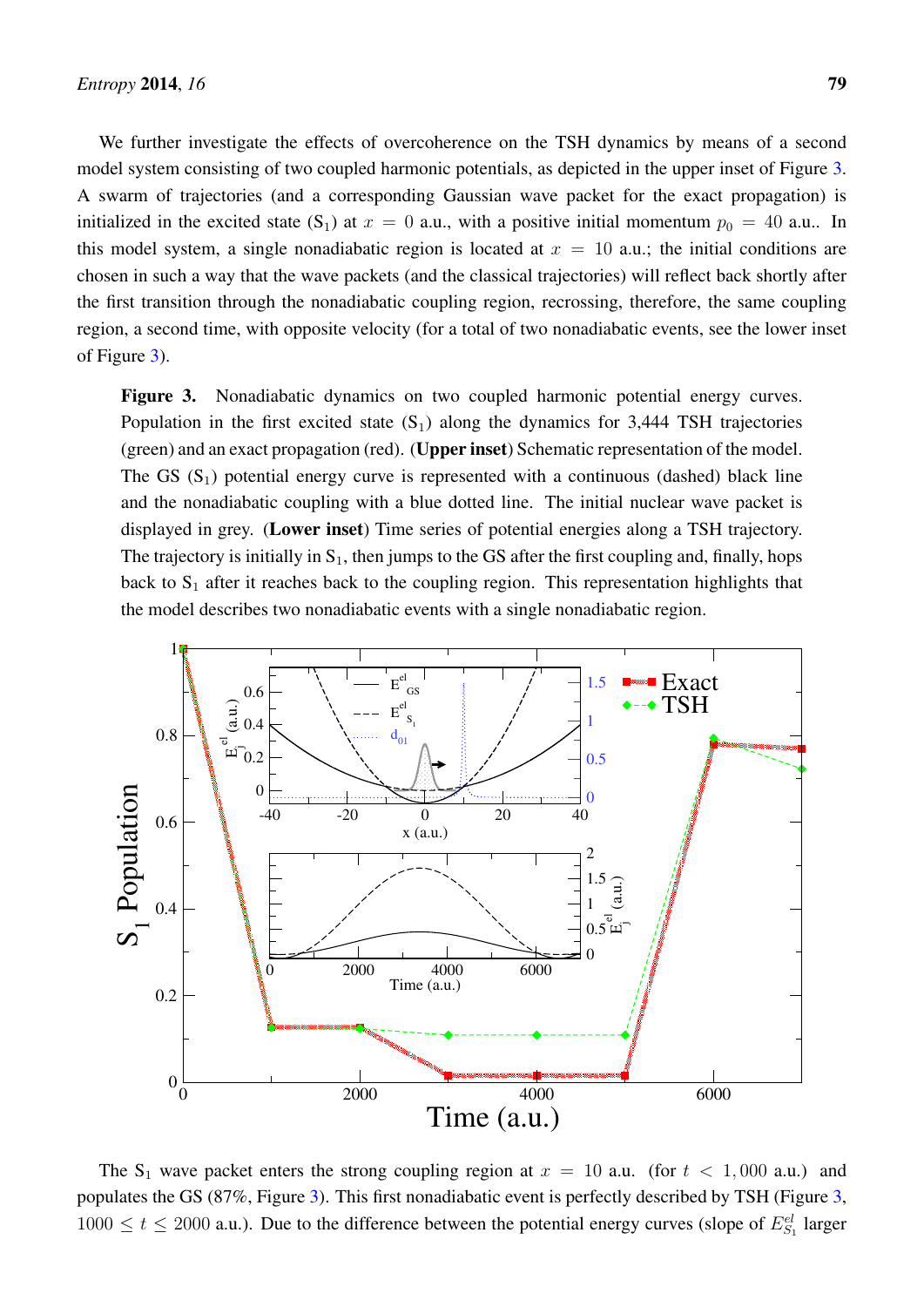than the one of  $E_{GS}^{el}$ ), the wave packet component in the GS travels further towards positive x values, while the weak contribution in  $S_1$  inverts the direction of its propagation and rapidly returns towards the nonadiabatic region at  $x = 10$  a.u.. In the exact propagation, there is no interference with the wave packet evolving in the GS, since the two wave packets (GS and  $S_1$ ) are spatially separated. As for the first transition through the nonadiabatic region at  $x \sim 10$  a.u., the S<sub>1</sub> wave packet is transferred almost entirely to the other electronic state (now, the GS, Figure [3,](#page-17-0)  $t \ge 3000$  a.u.). On the other hand, in TSH, each independent trajectory carries a set of coherently coupled complex amplitudes (see point (*c*) of Section [3\)](#page-11-0). When reaching the nonadiabatic coupling at  $x = 10$  a.u. for the second time, the complex amplitudes,  $C_{GS}^{[\alpha]}(t)$  and  $C_{S_1}^{[\alpha]}$  $S_1^{[\alpha]}(t)$ , evolved along a given trajectory,  $\alpha$ , in  $S_1$ , couple coherently, because they share the same support (same position in space for any time  $t$ ). This induces "overcoherence" in dynamics for the amplitudes, which leads to deviations from the exact propagation (Figure [3,](#page-17-0) 3000 ≤ t ≤ 5000 a.u.). The total population in S<sub>1</sub> increases back to ~78% of the  $t = 0$  value when the wave packet in the GS recrosses the nonadiabatic region, at  $t = 6000$  a.u.. Some additional deviations of TSH with respect to the exact propagation are observed, and they are linked to subsequent recrossings of the nuclear wave packets.

## 5. Conclusions

The description of the nonadiabatic dynamics of molecular systems is a challenging task for theory, due to the difficulty of providing both the electronic structure of a system *beyond* its electronic ground state and the corresponding nuclear dynamics *beyond* the Born-Oppenheimer approximation. Moreover, nonadiabatic phenomena require a description of the nuclear degrees of freedom that goes *beyond* the classical approximation, and finally, a good compromise between accuracy and efficiency is also required when realistic molecular systems are investigated. In this article, we have summarized some of the main techniques for describing the nonadiabatic dynamics of molecular systems, namely Ehrenfest dynamics, nonadiabatic Bohmian dynamics, Multiple Spawning, the recently proposed Exact Factorization and trajectory surface hopping. We have also shown how the latter method can be rationalized starting from the "exact" nonadiabatic Bohmian dynamics equations. Trajectory surface hopping is indeed one of the most commonly applied on-the-fly trajectory-based methods to describe the dynamics of molecular systems beyond the Born-Oppenheimer approximation in the (unconstrained) configuration space. This is possible at the cost of describing the nuclear wave packet dynamics with a swarm of uncorrelated classical trajectories with the consequent banishing of all quantum (de)coherence effects. Understanding the underlying limitations of trajectory surface hopping is of foremost importance for the future improvement of the theory, and in our opinion, quantum Bohmian dynamics can give valuable contributions in this direction.

## Acknowledgment

We are grateful to Jiří Vaníček and Tomàš Zimmermann for providing us a version of their exact propagation code. COSTactions CM0702 and CM1204 and Swiss National Science Foundation grants 200021-137717 and 200021-146396 are acknowledged for funding and support.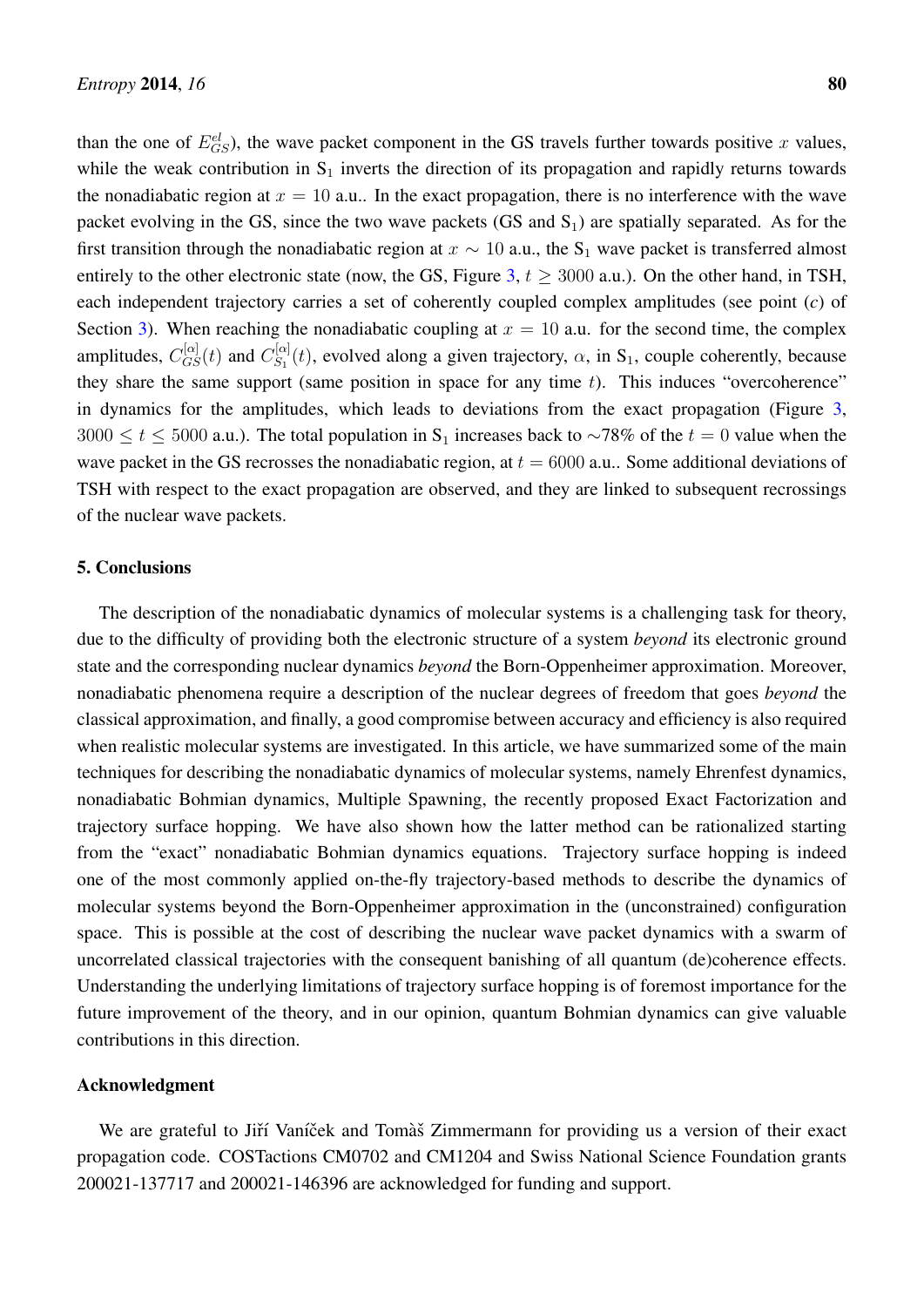# Conflicts of Interest

The authors declare no conflicts of interest.

# References and Notes

- <span id="page-19-0"></span>1. Born, M.; Oppenheimer, R. Zur quantentheorie der molekeln. *Annalen der Physik* 1927, *389*, 457–484, (in German).
- <span id="page-19-1"></span>2. Ballhausen, C.; Hansen, A. Electronic spectra. *Annu. Rev. Phys. Chem.* 1972, *23*, 15–38.
- <span id="page-19-2"></span>3. Marx, D.; Hutter, J. *Ab Initio Molecular Dynamics: Basic Theory and Advanced Methods*; Cambridge University Press: Cambridge, UK, 2009.
- 4. Kapral, R.; Ciccotti, G. Mixed quantum-classical dynamics. *J. Chem. Phys.* 1999, *110*, 8919–8929.
- <span id="page-19-15"></span>5. Tully, J.C. Mixed quantum classical dynamics. *Faraday Discuss.* 1998, *110*, 407–419.
- <span id="page-19-3"></span>6. Kapral, R. Progress in the theory of mixed quantum-classical dynimics. *Annu. Rev. Phys. Chem.* 2006, *57*, 129–157.
- <span id="page-19-4"></span>7. Hohenberg, P.; Kohn, W. Inhomogeneous electron gas. *Phys. Rev. B* 1964, *136*, B864–B871.
- <span id="page-19-5"></span>8. Kohn, W.; Sham, L.J. Self-consistent equations including exchange and correlation effects. *Phys. Rev.* 1965, *140*, A1133–A1138.
- <span id="page-19-6"></span>9. Runge, E.; Gross, E.K.U. Density-functional theory for time-dependent systems. *Phys. Rev. Lett.* 1984, *52*, 997–1000.
- 10. Casida, M.E. Time-dependent density-functional response theory for molecules. In *Recent Advances in Density Functional Methods*; Chong, D.P., Ed.; World Scientific: Singapore, Singapore, 1995; p. 155.
- 11. Petersilka, M.; Gossmann, U.J.; Gross, E.K.U. Excitation energies from time-dependent density-functional theory. *Phys. Rev. Lett.* 1996, *76*, 1212–1215.
- <span id="page-19-7"></span>12. Appel, H.; Gross, E.K.U.; Burke, K. Excitations in time-dependent density-functional theory. *Phys. Rev. Lett.* 2003, *90*, 043005.
- <span id="page-19-8"></span>13. Barbatti, M.; Granucci, G.; Ruckenbauer, M.; Plasser, F.; Pittner, J.; Persico, M.; Lischka, H. NEWTON-X, a package for Newtonian dynamics close to the crossing seam, version 1.2. Available online: www.newtonx.org (accessed on 20 December 2013).
- <span id="page-19-9"></span>14. Tully, J.C.; Preston, R.K. Trajectory surface hopping approach to nonadiabatic molecular collisions: The reaction of  $H^+$  with  $D_2$ . *J. Chem. Phys.* **1971**, 55, 562–572.
- <span id="page-19-10"></span>15. Tully, J.C. Molecular dynamics with electronic transitions. *J. Chem. Phys.* 1990, *93*, 1061–1071.
- <span id="page-19-11"></span>16. Nielsen, S.; Kapral, R.; Ciccotti, G. Mixed quantum-classical surface hopping dynamics. *J. Chem. Phys.* 2000, *112*, 6543–6553.
- <span id="page-19-12"></span>17. Herman, M.F. Nonadiabatic semiclassical scattering. I. Analysis of generalized surface hopping procedures. *J. Chem. Phys.* 1984, *81*, 754–763.
- <span id="page-19-13"></span>18. Sun, X.; Miller, W.H. Semiclassical initial value representation for electronically nonadiabatic molecular dynamics. *J. Chem. Phys.* 1997, *106*, 6346–6353.
- <span id="page-19-14"></span>19. Coker, D.; Xiao, L. Methods for molecular dynamics with nonadiabatic transitions. *J. Chem. Phys.* 1995, *102*, 496–510.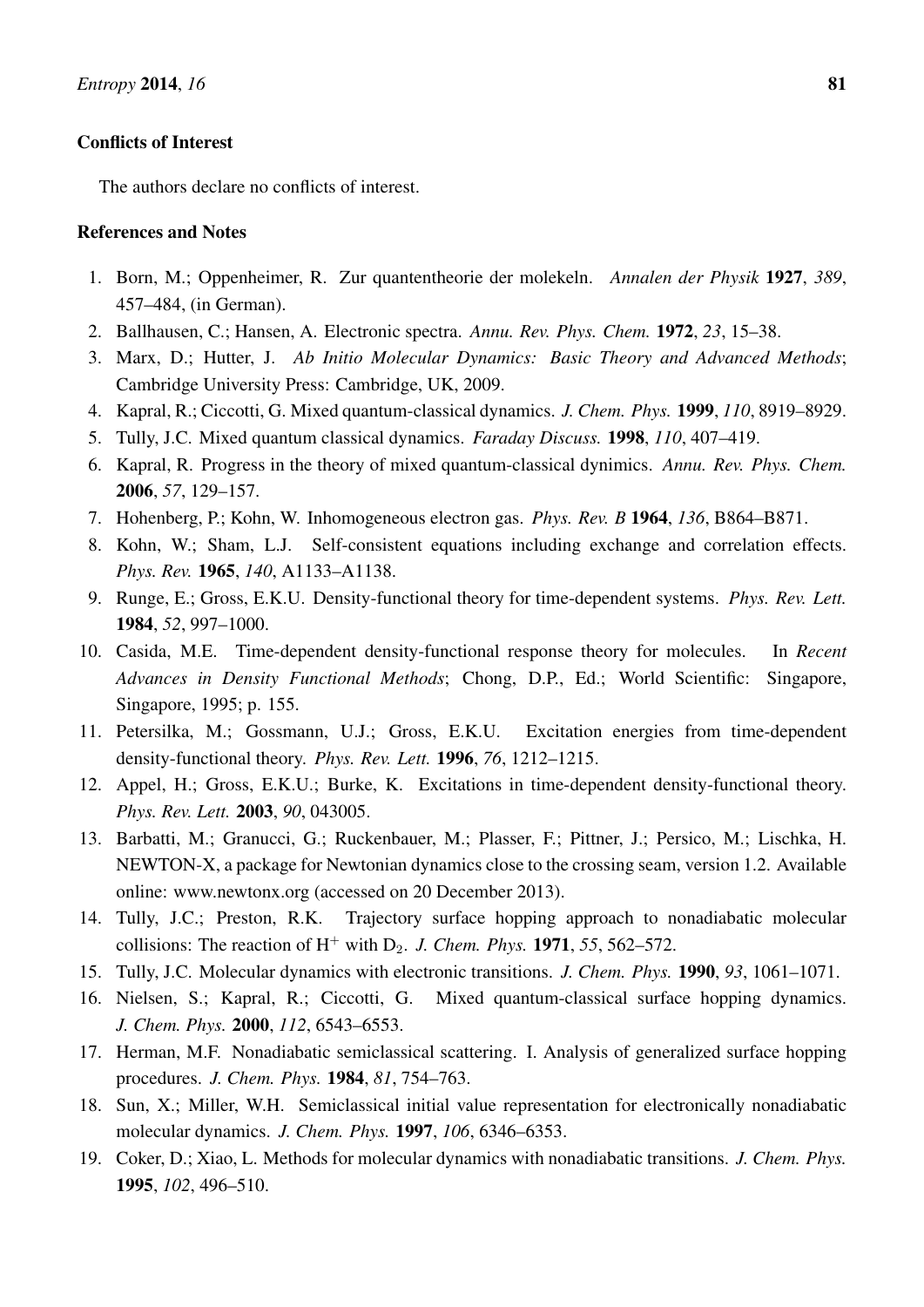- <span id="page-20-0"></span>20. Bittner, E.R.; Rossky, P.J. Quantum decoherence in mixed quantum-classical systems: Nonadiabatic processes. *J. Chem. Phys.* 1995, *103*, 8130–8143.
- <span id="page-20-1"></span>21. Donoso, A.; Martens, C.C. Simulation of coherent nonadiabatic dynamics using classical trajectories. *J. Phys. Chem. A* 1998, *102*, 4291–4300.
- <span id="page-20-2"></span>22. Horenko, I.; Salzmann, C.; Schmidt, B.; Schutte, C. Quantum-classical Liouville approach to molecular dynamics: Surface hopping Gaussian phase-space packets. *J. Chem. Phys.* 2002, *117*, 11075–11088.
- <span id="page-20-3"></span>23. Burghardt, I.; Cederbaum, L. Hydrodynamic equations for mixed quantum states. II. Coupled electronic states. *J. Chem. Phys.* 2001, *115*, 10312–10322.
- <span id="page-20-4"></span>24. Bonella, S.; Coker, D.F. LAND-map, a linearized approach to nonadiabatic dynamics using the mapping formalism. *J. Chem. Phys.* 2005, *122*, 194102.
- <span id="page-20-5"></span>25. McEniry, E.J.; Wang, Y.; Dundas, D.; Todorov, T.N.; Stella, L.; Miranda, R.P.; Fisher, A.J.; Horsfield, A.P.; Race, C.P.; Mason, D.R.; *et al.* Modelling non-adiabatic processes using correlated electron-ion dynamics. *Eur. Phys. J. B* 2010, *77*, 305–329.
- <span id="page-20-6"></span>26. Thachuk, M.; Ivanov, M.Y.; Wardlaw, D.M. A semiclassical approach to intense-field above-threshold dissociation in the long wavelength limit. II. Conservation principles and coherence in surface hopping. *J. Chem. Phys.* 1998, *109*, 5747–5760.
- 27. Fang, J.Y.; Hammes-Schiffer, S. Improvement of the internal consistency in trajectory surface hopping. *J. Phys. Chem. A* 1999, *103*, 9399–9407.
- <span id="page-20-7"></span>28. Subotnik, J.; Shenvi, N. A new approach to decoherence and momentum rescaling in the surface hopping algorithm. *J. Chem. Phys.* 2011, *134*, 024105.
- <span id="page-20-8"></span>29. Meyer, H.D.; Manthe, U.; Cederbaum, L.S. The multi-configurational time-dependent hartree approach. *Chem. Phys. Lett.* 1990, *165*, 73–78.
- <span id="page-20-9"></span>30. Bohm, D. A suggested interpretation of the quantum theory in terms of "hidden" variables. I. *Phys. Rev.* 1952, *85*, 166–179.
- 31. Bohm, D. A suggested interpretation of the quantum theory in terms of "hidden" variables. II. *Phys. Rev.* 1952, *85*, 180–193.
- <span id="page-20-10"></span>32. Takabayasi, T. On the formulation of quantum mechanics associated with classical pictures. *Prog. Theor. Phys.* 1952, *8*, 143–182.
- <span id="page-20-11"></span>33. Holland, P.R. *The Quantum Theory of Motion—An Account of the de Broglie-Bohm Causal Interpretation of Quantum Mechanics*; Cambridge University Press: Cambridge, UK, 1993.
- <span id="page-20-12"></span>34. Lopreore, C.L.; Wyatt, R.E. Quantum wave packet dynamics with trajectories. *Phys. Rev. Lett.* 1999, *82*, 5190–5193.
- <span id="page-20-13"></span>35. Wyatt, R.E. *Quantum Dynamics with Trajectories: Introduction to Quantum Hydrodynamics*; interdisciplinary applied mathematics; Springer: New York, NY, USA, 2005.
- <span id="page-20-16"></span>36. Chattaraj, P.K., Ed. *Quantum Trajectories*; Atoms, Molecules, and Clusters Series; CRC Press: Boca Raton, FL, USA, 2010.
- <span id="page-20-14"></span>37. Oriols, X., Mompart, J., Eds. *Applied Bohmian Mechanics, From Nanoscale Systems to Cosmology*; Pan Stanford Publishing Pte. Ltd.: Singapore, Singapore, 2012.
- <span id="page-20-15"></span>38. Wyatt, R.E.; Lopreore, C.L.; Parlant, G. Electronic transitions with quantum trajectories. *J. Chem. Phys.* 2001, *114*, 5113–5116.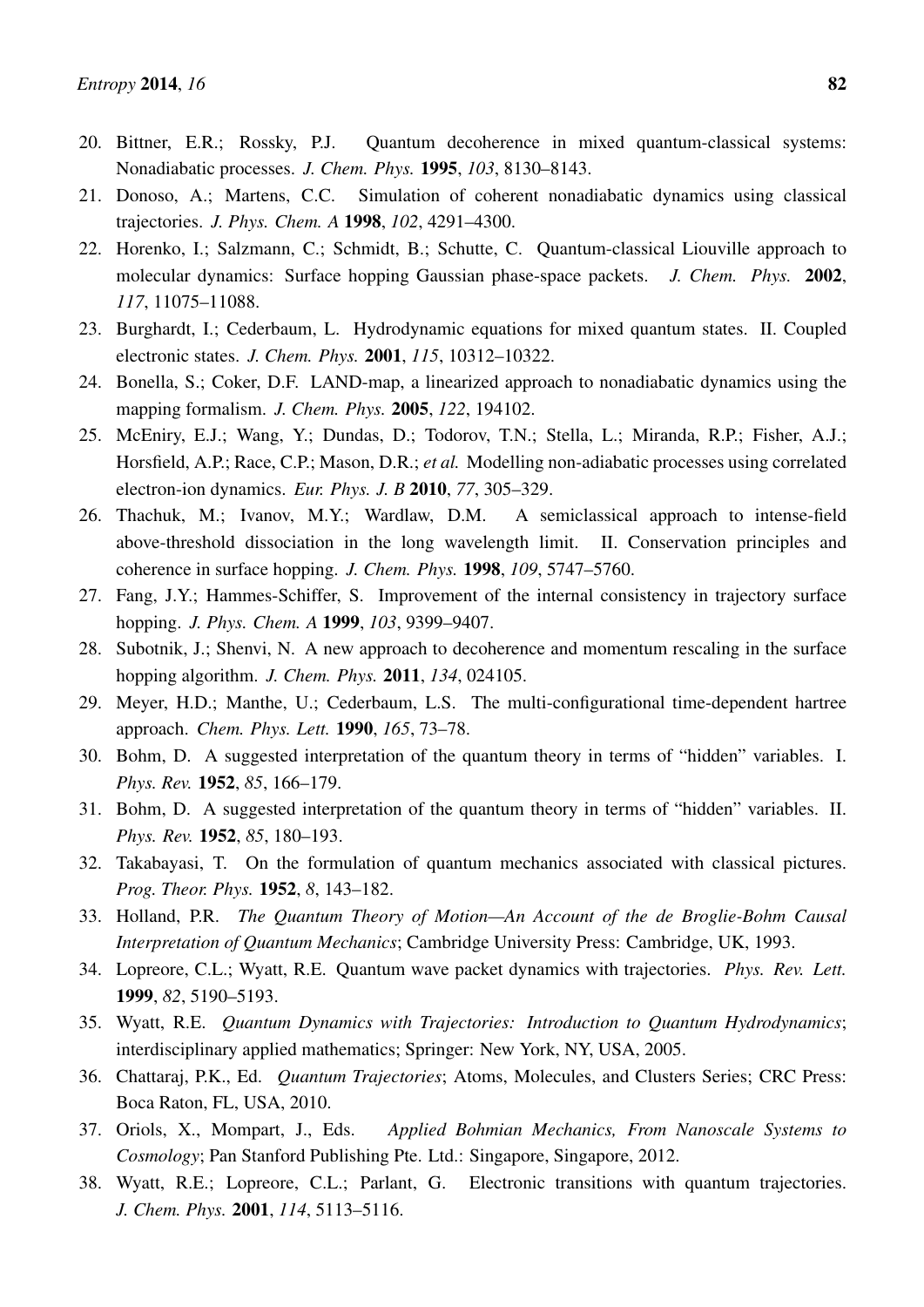- 39. Lopreore, C.L.; Wyatt, R.E. Electronic transitions with quantum trajectories. II. *J. Chem. Phys.* 2002, *116*, 1228–1238.
- 40. Gindensperger, E.; Meier, C.; Beswick, J.; Parlant, G. Combining fixed-and moving-grid methods to study direct dissociation processes involving nonadiabatic transitions. *J. Chem. Phys.* 2005, *123*, 214107.
- 41. Poirier, B.; Parlant, G. Reconciling semiclassical and Bohmian mechanics: IV. Multisurface dynamics. *J. Phys. Chem. A* 2007, *111*, 10400–10408.
- <span id="page-21-0"></span>42. Garashchuk, S.; Rassolov, V.A.; Schatz, G.C. Semiclassical nonadiabatic dynamics using a mixed wave-function representation. *J. Chem. Phys.* 2005, *123*, 174108.
- <span id="page-21-1"></span>43. Curchod, B.F.E.; Tavernelli, I.; Rothlisberger, U. Trajectory-based solution of the nonadiabatic quantum dynamics equations: An on-the-fly approach for molecular dynamics simulations. *Phys. Chem. Chem. Phys.* 2011, *13*, 3231–3236.
- <span id="page-21-2"></span>44. Curchod, B.F.E.; Tavernelli, I. On trajectory-based nonadiabatic dynamics: Bohmian dynamics versus trajectory surface hopping. *J. Chem. Phys.* 2013, *138*, 184112.
- <span id="page-21-3"></span>45. Martínez, T.J.; Ben-Nun, M.; Levine, R.D. Multi-electronic-state molecular dynamics: A wave function approach with applications. *J. Phys. Chem.* 1996, *100*, 7884–7895.
- 46. Martínez, T.J.; Ben-Nun, M.; Levine, R.D. Molecular collision dynamics on several electronic states. *J. Phys. Chem. A* 1997, *101*, 6389–6402.
- 47. Martínez, T.J.; Levine, R.D. Non-adiabatic molecular dynamics: Split-operator multiple spawning with applications to photodissociation. *J. Chem. Soc. Faraday Trans.* 1997, *93*, 941–947.
- <span id="page-21-4"></span>48. Ben-Nun, M.; Martínez, T.J. Nonadiabatic molecular dynamics: Validation of the multiple spawning method for a multidimensional problem. *J. Chem. Phys.* 1998, *108*, 7244–7257.
- <span id="page-21-5"></span>49. Born, M. *Kopplung der Elektronen- und Kernbewegung in Molekeln und Kristallen* (in German); Vandenhoeck & Ruprecht: Göttingen, Germany, 1951.
- <span id="page-21-6"></span>50. Born, M.; Huang, K. *Dynamical Theory of Crystal Lattices*; Clarendon: Oxford, UK, 1954.
- <span id="page-21-7"></span>51. The term "Born-Oppenheimer approximation" is also used to name what should be referred to as the "adiabatic BO approximation".
- <span id="page-21-8"></span>52. Ben-Nun, M.; Mart´ınez, T.J. *Ab Initio* Quantum Molecular Dynamics. In *Advances in Chemical Physics*; Volume 121; Wiley: New York, NY, USA, 2002; pp. 439–512.
- <span id="page-21-9"></span>53. The spawning process is rather involved, and the interested reader should refer to [\[52\]](#page-21-8) for a very detailed discussion of the algorithm.
- <span id="page-21-10"></span>54. Ben-Nun, M.; Quenneville, J.; Martínez, T.J. *Ab initio* multiple spawning: Photochemistry from first principles quantum molecular dynamics. *J. Phys. Chem. A* 2000, *104*, 5161–5175.
- <span id="page-21-11"></span>55. For an in-depth discussion on Bohmian mechanics and its physical meaning, see [\[33\]](#page-20-11).
- <span id="page-21-12"></span>56. Tavernelli, I. *Ab initio*–driven trajectory-based nuclear quantum dynamics in phase space. *Phys. Rev. A* 2013, *87*, 042501.
- <span id="page-21-13"></span>57. Tully, J.C. Nonadiabatic Dynamics. In *Modern Methods for Multidimensional Dynamics Computations in Chemistry*; Thompson, D.L., Ed.; World Scientific: Singapore, Singapore, 1998.
- <span id="page-21-14"></span>58. Tavernelli, I. Electronic density response of liquid water using time-dependent density functional theory. *Phys. Rev. B* 2006, *73*, 094204.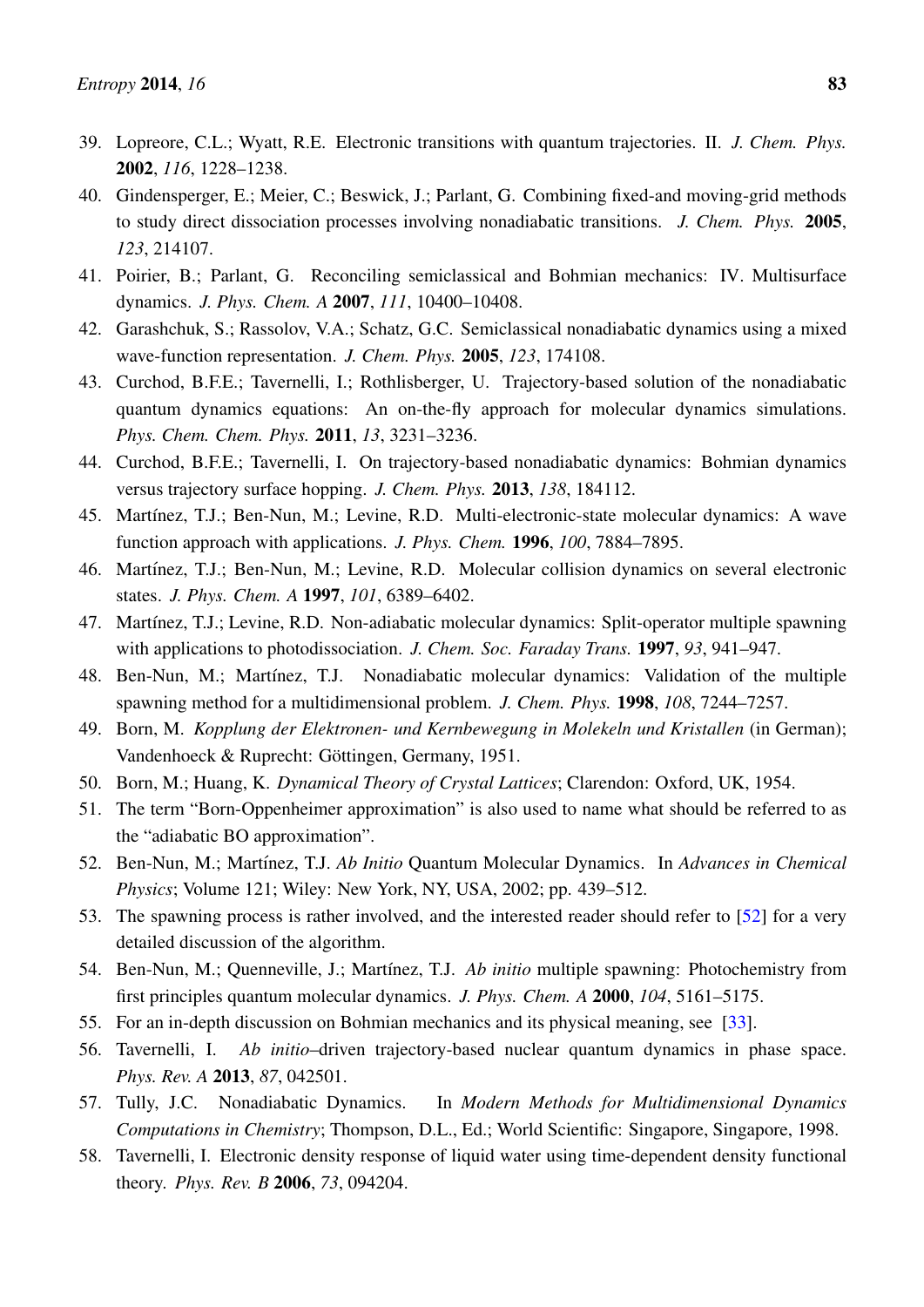- <span id="page-22-0"></span>59. Abedi, A.; Maitra, N.; Gross, E. Exact factorization of the time-dependent electron-nuclear wave function. *Phys. Rev. Lett.* 2010, *105*, 123002.
- <span id="page-22-1"></span>60. Abedi, A.; Maitra, N.T.; Gross, E. Correlated electron-nuclear dynamics: Exact factorization of the molecular wavefunction. *J. Chem. Phys.* 2012, *137*, 22A530.
- <span id="page-22-2"></span>61. Hunter, G. Conditional probability amplitudes in wave mechanics. *Int. J. Quantum Chem.* 1975, *9*, 237–242.
- <span id="page-22-3"></span>62. Alonso, J.L.; Clemente-Gallardo, J.; Echenique-Robba, P.; Jover-Galtier, J.A. Comment on "Correlated electron-nuclear dynamics: Exact factorization of the molecular wavefunction" (J. Chem. Phys.137, 22A530 (2012)). *J. Chem. Phys.* 2013, *139*, 087101.
- <span id="page-22-4"></span>63. Abedi, A.; Maitra, N.T.; Gross, E.K.U. Response to: Comment on "Correlated electron-nuclear dynamics: Exact factorization of the molecular wavefunction" (J. Chem. Phys. 139, 087101 (2013)). *J. Chem. Phys.* 2013, *139*, 087102.
- <span id="page-22-5"></span>64. Barbatti, M.; Shepard, R.; Lischka, H. Computational and methodological elements for nonadiabatic trajectory dynamics simulations of molecules. In *Conical Intersections: Theory, Computation and Experiment*; Domcke, W., Yarkony, D.R., Koeppel, H., Eds.; World Scientific: Singapore, Singapore, 2011; p. 415.
- 65. Barbatti, M. Nonadiabatic dynamics with trajectory surface hopping method. *WIREs Comput. Mol. Sci.* 2011, *1*, 620–633.
- <span id="page-22-6"></span>66. Curchod, B.F.E.; Rothlisberger, U.; Tavernelli, I. Trajectory-based nonadiabatic dynamics with time-dependent density functional theory. *Chem. Phys. Chem.* 2013, *14*, 1314–1340.
- <span id="page-22-7"></span>67. Burant, J.C.; Tully, J.C. Nonadiabatic dynamics via the classical limit Schrodinger equation. ¨ *J. Chem. Phys.* 2000, *112*, 6097.
- <span id="page-22-8"></span>68. Granucci, G.; Persico, M. Critical appraisal of the fewest switches algorithm for surface hopping. *J. Chem. Phys.* 2007, *126*, 134114–11.
- 69. Worth, G.A.; Hunt, P.; Robb, M.A. Nonadiabatic dynamics: A comparison of surface hopping direct dynamics with quantum wave packet calculations. *J. Phys. Chem. A* 2003, *107*, 621–631.
- 70. Herman, M.F.; Moody, M.P. Numerical study of the accuracy and efficiency of various approaches for Monte Carlo surface hopping calculations. *J. Chem. Phys.* 2005, *122*, 094104.
- 71. Granucci, G.; Persico, M.; Zoccante, A. Including quantum decoherence in surface hopping. *J. Chem. Phys.* 2010, *133*, 134111.
- <span id="page-22-9"></span>72. Richter, M.; Marquetand, P.; González-Vázquez, J.; Sola, I.; González, L. SHARC: Ab Initio molecular dynamics with surface hopping in the adiabatic representation including arbitrary couplings. *J. Chem. Theory Comput.* 2011, *7*, 1253–1258.
- <span id="page-22-10"></span>73. Shenvi, N.; Subotnik, J.; Yang, W. Phase-corrected surface hopping: Correcting the phase evolution of the electronic wavefunction. *J. Chem. Phys.* 2011, *135*, 024101.
- 74. Subotnik, J.; Shenvi, N. Decoherence and surface hopping: When can averaging over initial conditions help capture the effects of wave packet separation? *J. Chem. Phys.* 2011, *134*, 244114.
- <span id="page-22-11"></span>75. Shenvi, N.; Subotnik, J.; Yang, W. Simultaneous-trajectory surface hopping: A parameter-free algorithm for implementing decoherence in nonadiabatic dynamics. *J. Chem. Phys.* 2011, *134*, 144102.